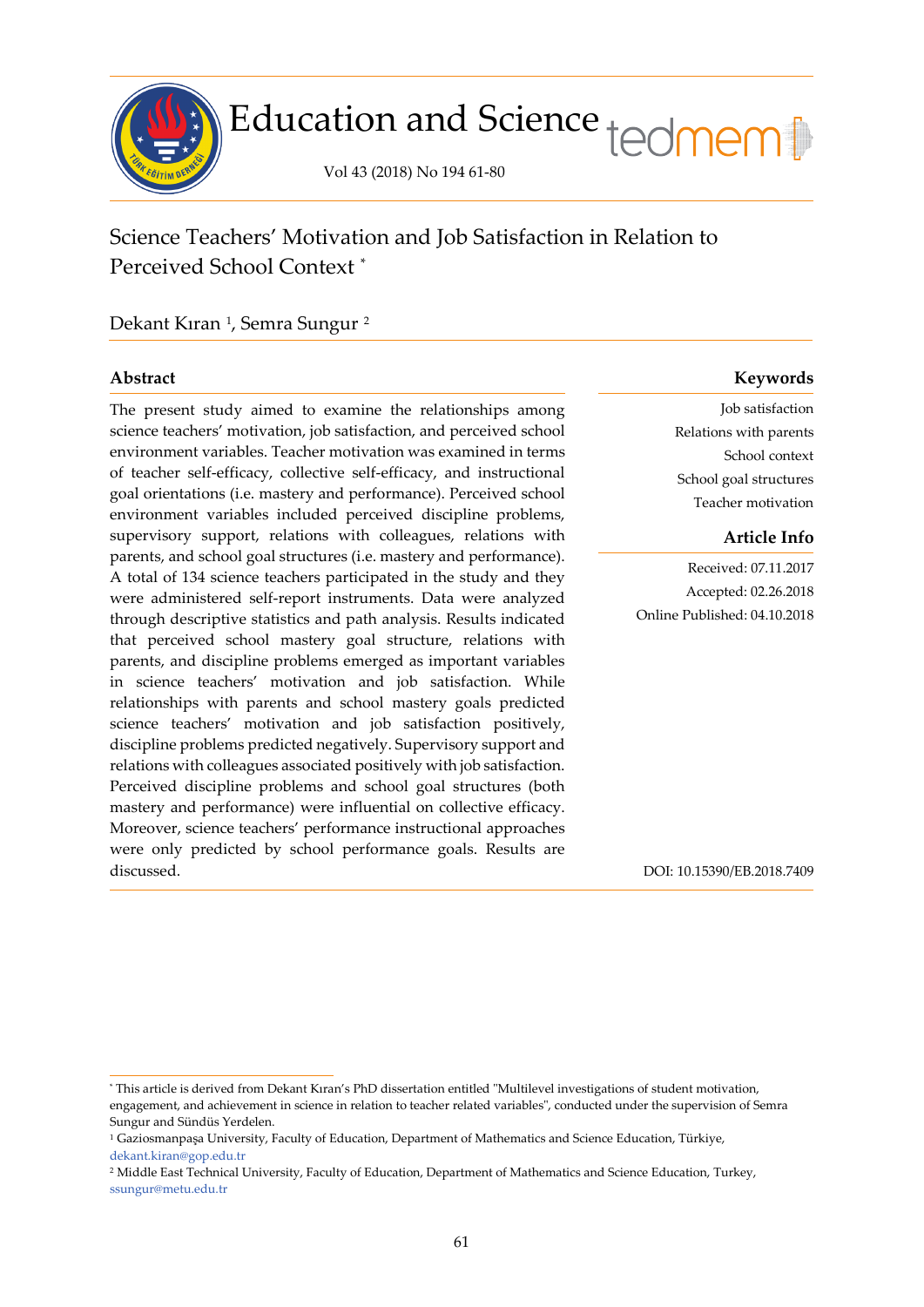## **Introduction**

Motivation research has mainly been concentrated on students. For this reason, researchers in this field have criticized themselves concerning the little number of studies that investigate teacher motivation compared to the huge number of student motivation research (Butler, 2007, 2012; Mertler, 2016; Retelsdorf, Butler, Streblow, & Schiefele, 2010; Retelsdorf & Günther, 2011). Butler (2007) acknowledged that teacher motivation is a valuable research area on its own in addition to its relationships with student outcomes. It is fortunate that motivational researchers have transferred the knowledge base from educational theories of motivation to teacher motivation research. Thus, the number of studies of teacher motivation increased quickly (Retelsdorf & Günther, 2011). Most recent theories transferred to teacher motivation research included social-cognitive theory (i.e. self-efficacy and collective efficacy) (Goddard, 2001; Klassen, Tze, Betts, & Gordon, 2011; Tschannen-Moran, Hoy, & Hoy, 1998), expectancy-value theory (Watt & Richardson, 2007), and goal orientation theory (Butler, 2007, 2012). In the present study, social cognitive theory was used as the theoretical framework and teacher motivation was conceptualized as personal teaching efficacy, collective efficacy, and instructional goal orientations in teaching. Accordingly, constructs of teacher motivation investigated in the present study included teachers' self-efficacy (efficacy for student engagement, efficacy for instructional strategies, and efficacy for classroom management as sub dimensions), collective efficacy (group competence and task analysis as sub dimensions), and teachers' instructional goal orientations (mastery instructional goals and performance instructional goals).

In educational contexts, students are not the only ones whom are influenced by self-beliefs. Fives and Buehl (2016) stated that teachers are also under the influence of self-beliefs, especially selfefficacy beliefs which are demonstrated to play an important role in teachers' attitudes toward profession, their behaviors to students, students' academic achievement, and students' motivation (Klassen & Chiu, 2010). Teachers' self-efficacy beliefs are the beliefs teachers' possess about their skills to implement effective teaching practices (Caprara, Barbaranelli, Steca, & Malone, 2006; Klassen & Chiu, 2010). Teachers' self-efficacy beliefs were found to exert influence on students' learning and achievement in various ways. For example, research indicated that teachers with high teaching selfefficacy beliefs practice innovative teaching methods, use effective classroom management strategies, use autonomy-fostering teaching methods (Cousins & Walker, 1995; Guskey, 1988; Martin, Sass, & Schmitt, 2012), differentiate teaching strategies to address needs of individual students (Allinder, 1994; Jordan, Kircaali-Iftar, & Diamond, 1993; Thoonen, Sleegers, Oort, Peetsma, & Geijsel, 2011; Martin et al., 2012), handle discipline problems arising in the classroom (Chacón, 2005; Korevaar, 1990), and maintain student concentration on a learning task longer (Podell & Soodak, 1993). Moreover, these teachers more likely practice activity-based and student centered learning strategies (Czerniak & Schriver, 1994; Enochs, Scharmann, & Riggs, 1995), and their classroom management strategies depend more on humanistic approaches (Woolfolk & Hoy, 1990). Furthermore, Geijsel, Sleegers, Stoel, and Krüger (2009) found that teachers with high self-efficacy were eager to participating in learning activities to keep themselves up to date in the profession and practicing new teaching approaches to improve their instruction. Teachers with high self-efficacy may also positively influence students' efficacy, motivation for engagement in learning tasks, and effort regulation when confronting with low success and challenging tasks (Ross, 1998; Ross, Hogaboam-Gray, & Hannay, 2001). Moreover, research also indicated that students' of teachers with high self-efficacy were more likely to be successful (Caprara et al., 2006; Klassen & Tze, 2014; Klassen et al., 2011; Ross, 1992).

The relations between teachers and students are not only influenced by teachers' self-efficacy beliefs, but also there are other psychosocial factors including professional aspirations, teachers' job satisfaction, and collaborative relations with colleagues and students' parents (Caprara et al., 2006). Bandura (1997) stated that success of a social system, which grounds heavily on the cooperative working skills of its workers, may be influenced critically by the groups' collective efficacy beliefs. According to Bandura (1997) people generally work with other people and thus they have beliefs regarding the collective working capabilities of the people they work together. These beliefs are conceptualized as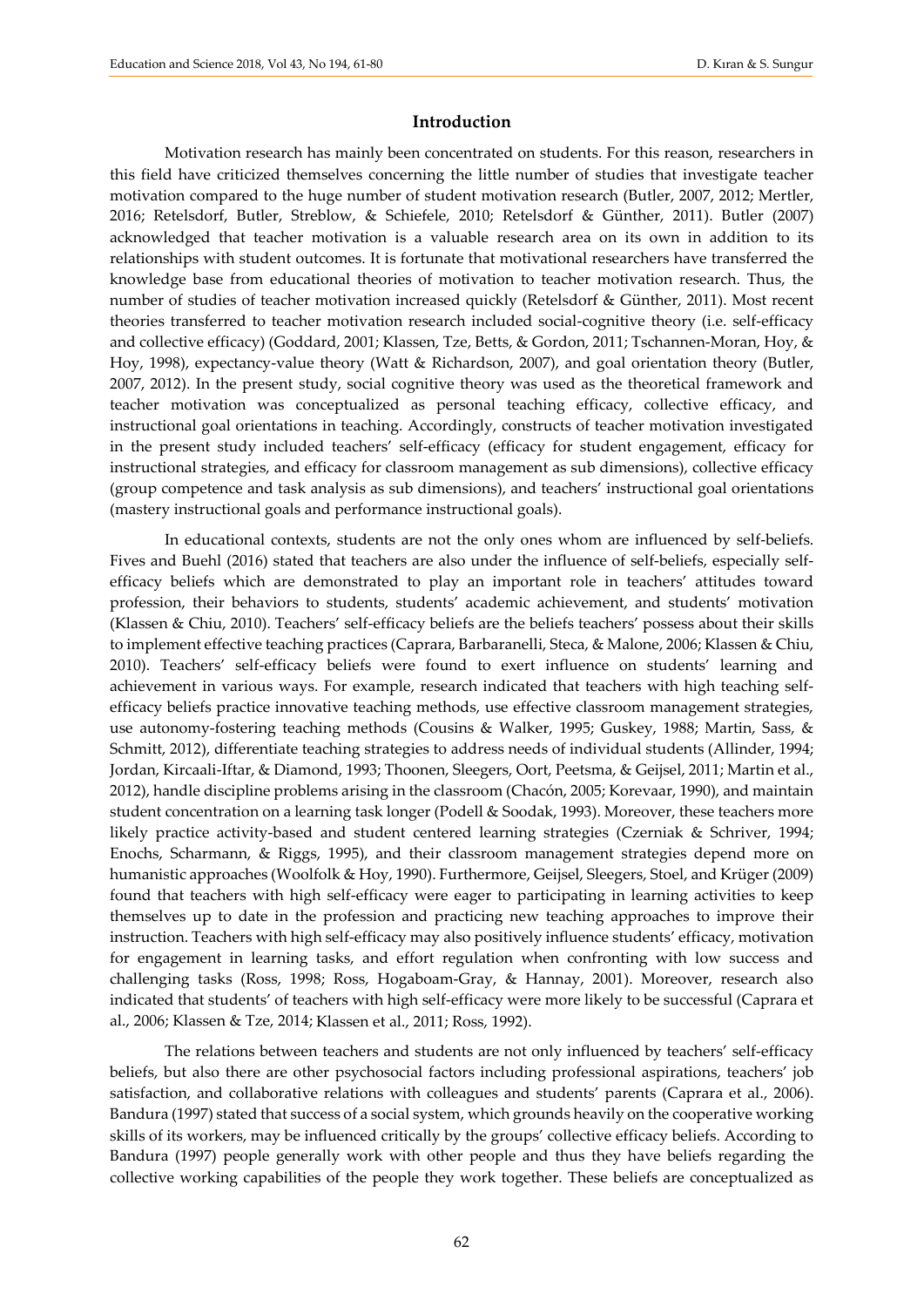collective efficacy beliefs and defined by Caprara, Barbaranelli, Borgogni, Petitta, and Rubinacci (2003) as the "judgments that people make about a social system (family, team, organization, or community) and about its level of competence and effectiveness in specific domains of action" (p. 821). For educational contexts, schools are social environments in which teachers have the opportunity to work collaboratively. Therefore, it is not uncommon to expect teachers to have collective efficacy beliefs regarding other teachers with whom they work together. It is acknowledged by the social cognitive theory that teachers' personal efficacy beliefs and collective efficacy beliefs have influence on their behaviors. Further, while self-efficacy beliefs are personal, collective efficacy beliefs differ from selfefficacy in that they are connected to school and are a characteristic of the school (Tschannen-Moran & Barr, 2004). Similar to teachers' personal self-efficacy beliefs, teachers' collective efficacy beliefs were found to have positive correlations with students' academic achievement (Goddard, 2001; Goddard, Goddard, Sook Kim, & Miller, 2015; Moolenaar, Sleegers, & Daly, 2012; Ross, Hogaboam-Gray, & Gray, 2004). Goddard and Goddard (2001) asserted that collective teacher efficacy may influence student academic achievement indirectly by creating school norms and sanctions that enhance students' tendency to persist on academic tasks.

Motivation literature has documented that as students' have goals for their academic achievement, teachers also have goals regarding their instruction (Ames, 1992; Anderman & Maehr, 1994) Teachers' instructional goals, shaped by their instructional practices, were conceptualized as teachers' mastery instructional approaches and teachers' performance instructional approaches (Ciani, Summers, & Easter, 2008; Deemer, 2004; Ryan, Gheen, & Midgley, 1998). Accordingly, teachers' mastery approaches to instruction impose deep understanding of the subject matter, valuing learning for its merits and personal improvement. Moreover, teachers who are mastery oriented in their instruction place much importance on students' desire to undertake challenging learning tasks and for these teachers exerting effort is more important than exam marks (Maehr & Zusho, 2009). On the other hand, teachers' performance approaches to instruction emphasize performance oriented instruction, competition and making comparisons among students. Teachers who practice performance oriented instruction generally make normative comparisons concerning students' abilities and grades. Additionally, students are encouraged to compete with each other and are recognized for their superior performances in normative graded tests (Anderman & Patrick, 2012). Previous research on teachers' instructional goals suggested that classroom goal structures were shaped by teachers' instructional approaches which influence various student outcomes such as motivation, engagement, and academic achievement (Ames, 1992; Maehr & Midgley, 1991; Meece, Anderman, & Anderman, 2006; Schiefele & Schaffner, 2015; Vedder-Weiss & Fortus, 2018).

Teachers' job performance is not only influenced by their motivation but also by their satisfaction from teaching profession. Job satisfaction is defined as the positive or negative sense of fulfillment about one's work (Skaalvik & Skaalvik, 2010). For teachers, job satisfaction is the negative or positive feelings they possess for teaching. According to Caprara et al. (2003) being satisfied with the job is a "decisive element". Such a decisive element is important in teachers' attitudes towards and performance on teaching. Research indicated that teachers who feel dissatisfaction with teaching demonstrate low levels of feeling of belonging to the profession and these teachers tend to have motives towards leaving the profession (Evans, 2001; Ingersoll, 2001). Moreover, Cockburn and Haydn (2004) stated that school climate, routine school day activities such as teaching, learning, and interaction with students (i.e. working in activities with children, observing students' academic progress) and supportive colleagues are among the sources of teachers' job satisfaction According to Klusmann, Kunter, Trautwein, Lüdtke, and Baumert (2008), highly satisfied teachers make every effort to motivate students and strive to create learning-supported classroom environments for the good of students. Additionally, teachers who are highly satisfied from their job are more successful in handling classroom distracters, allocating proper time for classes, organizing lesson plans to keep pace to include a wide variety of student characteristics, and encouraging students for personal improvement (Klusmann et al., 2008). Teacher job satisfaction also has close relationships with teacher motivation. According to Caprara et al. (2006) major source of self-efficacy is mastery experiences and these mastery experiences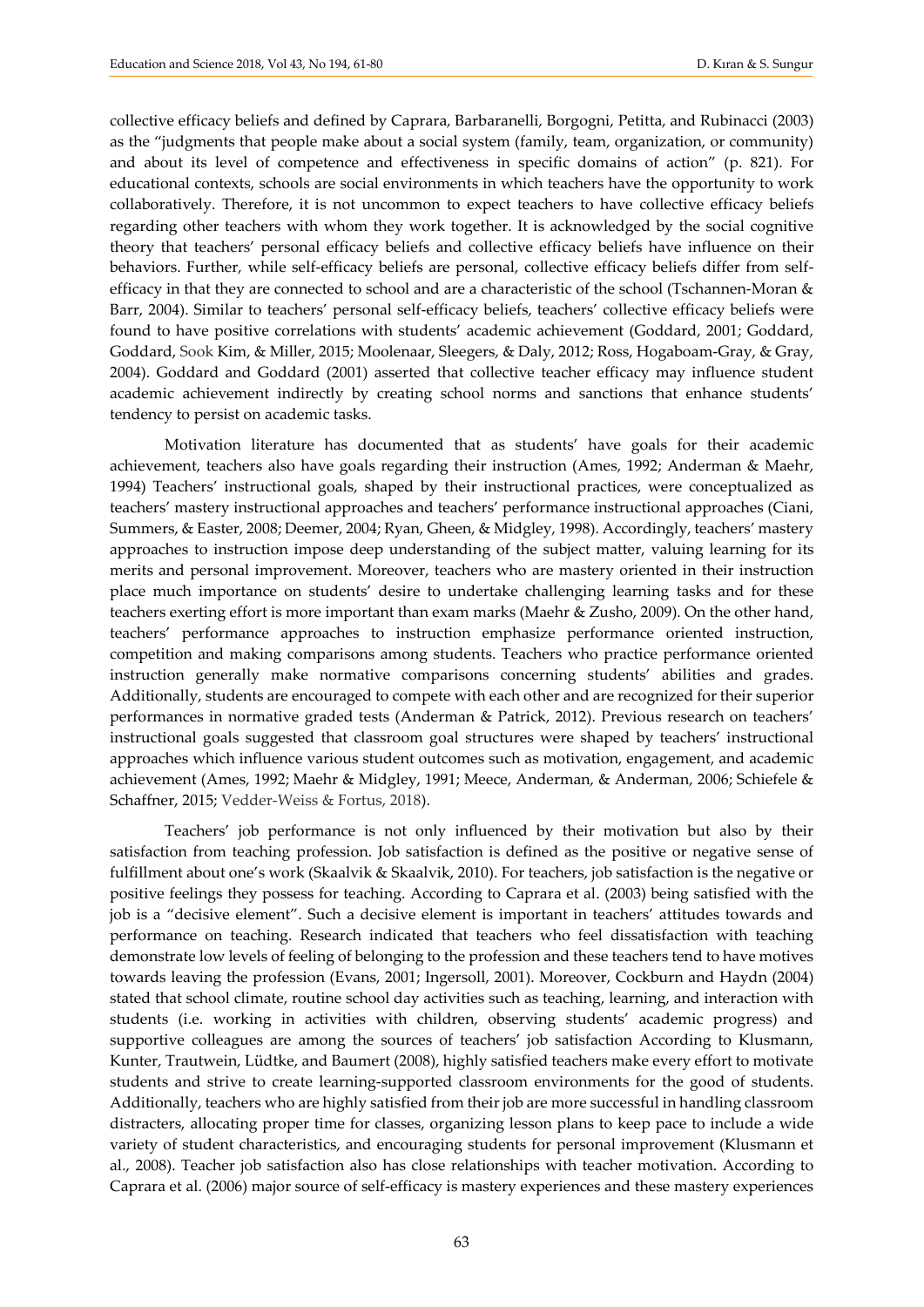are derived mainly from past accomplishments. These accomplishments provide internal and external rewards which may lead to high levels of teacher job satisfaction. Moreover, a strong belief regarding the capabilities of the group in which a teacher resides would help to raise teacher job satisfaction. Accordingly, previous research indicated that teachers' job satisfaction associated positively with selfregulation (Klusmann et al., 2008), self-efficacy (Caprara et al., 2006; Klassen & Chiu, 2010; Skaalvik & Skaalvik, 2010), and collective efficacy (Klassen et al., 2011). In Klusman et al. (2008) study, it was revealed that teachers possessing high levels of self-regulation had highest job satisfaction. In another study Caprara et al. (2006) found that teachers' personal self-efficacy and collective efficacy were predictors of teacher job satisfaction.

## *Teacher Motivation and Job Satisfaction in relation to School Environment*

It is important to note that, the components of school social environment exert influence on the teacher job satisfaction and motivation. According to relevant research, supportive organizational climate and social support from the colleagues, parents of the students, and school administration are all positively associated with teachers' motivation and job satisfaction (Day, Sammons, Stobard, Kington, & Gu, 2007; Scheopner, 2010; Skaalvik & Skaalvik, 2009, 2011). In fact, related research showed that encouraging school organizational structure and support from the school principal and other teachers bolster teacher motivation and job satisfaction (Scheopner, 2010). Another prominent factor contributing to teacher job satisfaction is autonomy. Previous research provided evidence that feeling of autonomy is closely related to job satisfaction for human service workers who have high degrees in education (Koustelios, Karabatzaki, & Kouisteliou, 2004). On the other hand, there are some other factors stemming from the school social structure that causes teachers' job satisfaction to decrease. For instance, time pressure is defined as the inadequate time for rest caused by the excessive workload (Skaalvik & Skaalvik, 2011) and it is a prominent factor that causes decreases in teacher overall satisfaction from teaching profession (Scott, Stone, & Dinham, 2001).

As classrooms are characterized by goal structures which are emphasized by the teachers, schools also adopt goal structures that are created by the whole school community. These goals are emphasized by the schools and perceived by the teachers. Similar to other school environment variables, school goals are perceived by the teachers and these goals are effective in teachers' motivation. Schools possess mastery and performance goal structures and these goals are transferred to students through perception of teachers. Maehr and Midgley (1991) stated that middle schools reflect school goals via educational policies, procedures and teachers' teaching practices. Mastery or task goals refer to schools focusing on personal progress, mastering the learning material, deep understanding, and intellectual development. Performance or ability goals involve normative assessments, competitions, and social comparisons among students. Generally, while mastery or task goal emphasis in the school associates positively with achievement related outcomes, performance or ability goal emphasis in the school associates negatively with achievement related outcomes Available literature on teacher beliefs and perceptions of school environment is rare in terms of the influence of school goal structures on teachers' motivation. Therefore, in line with the previous research, it is expected in the current study that school mastery goals associate positively with teachers' mastery instructional approaches, teachers' selfefficacy, and teachers' collective efficacy. Additionally, school performance goal structures are expected to associate positively with teachers' performance instructional approaches. In the current study school goal structures (mastery and performance), teacher-parent relationships, relationships with colleagues, supervisory support, classroom discipline problems, time pressure, and autonomy were identified as school environment variables to be investigated in relation to teachers' job satisfaction and motivation. These school environment variables were all expected to correlate positively (except classroom discipline problems) with teacher job satisfaction and motivation. Due to the negative structure of classroom discipline problems, negative associations are expected for the relationships between classroom discipline problems and teachers' job satisfaction and motivation.

Recently, Skaalvik and Skaalvik (2009, 2010, 2011) consistently revealed how influential were the teachers' perceptions of school context variables on their motivation and job satisfaction. These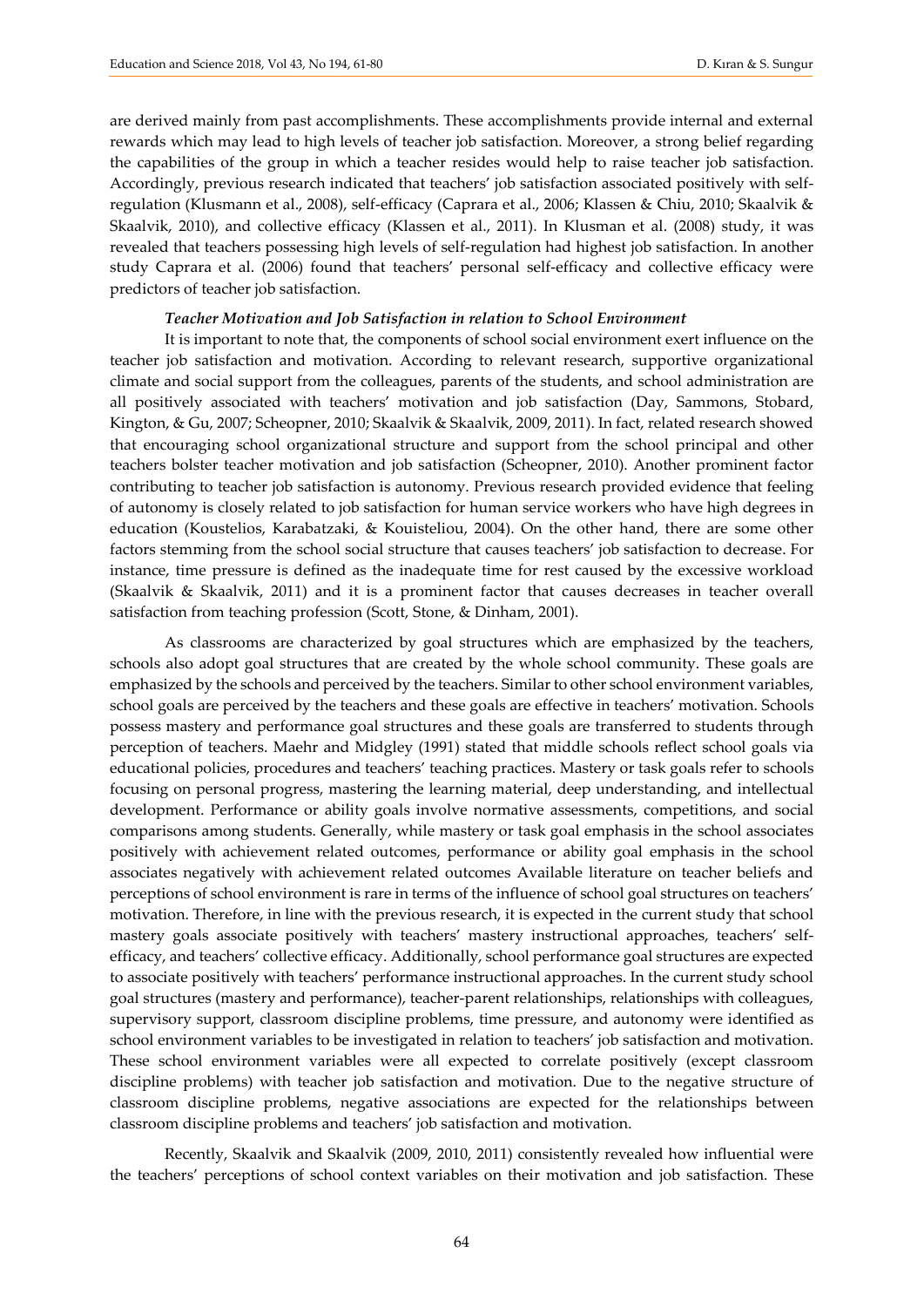studies revealed that the influence of school social environment and teachers' relationships with students' parents were salient predictors of teachers' job related motivation. However, the number of studies examining school context variables in relation with teacher job satisfaction and teacher motivation are limited. Thus, there is need for more studies. Moreover, studies conducted in Turkey about teacher motivation have not yet included school context variables. For instance, Gürçay, Yılmaz, and Ekici (2009) examined predictors of Turkish teachers' collective efficacy. They included teachers' self-efficacy, self-regulation, burnout, gender, and teaching experience as the predictors of Turkish teachers' collective efficacy without focusing on a specific domain. School context variables were not the variables of interest in the study. In addition, Kurt (2009) examined the relationships among transformational and transactional leadership styles of primary school principals and self-efficacy and collective efficacy of Turkish teachers. Kurt's study, also did not include the school context variables which were aimed to be investigated in the current study. Moreover, science class necessitates laboratory applications. Science teachers may need to be in contact with school administration more than other teachers in terms of obtaining laboratory materials, use of common spaces (such as laboratory and science class), use of materials, and preparation for science activities. School goal structure may also shape these processes. Thus, science teachers' motivation and job satisfaction may be influenced by all these science-class specific needs. Thus, considering relevant literature, the present study has potential to have implications for policy makers and school administrators with regard to structuring school environments conducive to science teachers' motivation and job satisfaction. There can also be implications for science teacher education programs to improve pre-service science teachers' motivation and provide them with opportunities to develop skills to maintain their motivation in their profession. Figure 1 illustrates the conceptual model of the proposed relationships.



**Figure 1.** The Proposed Model For The Relationships Among School Context Variables and Teacher Motivation and Job Satisfaction Variables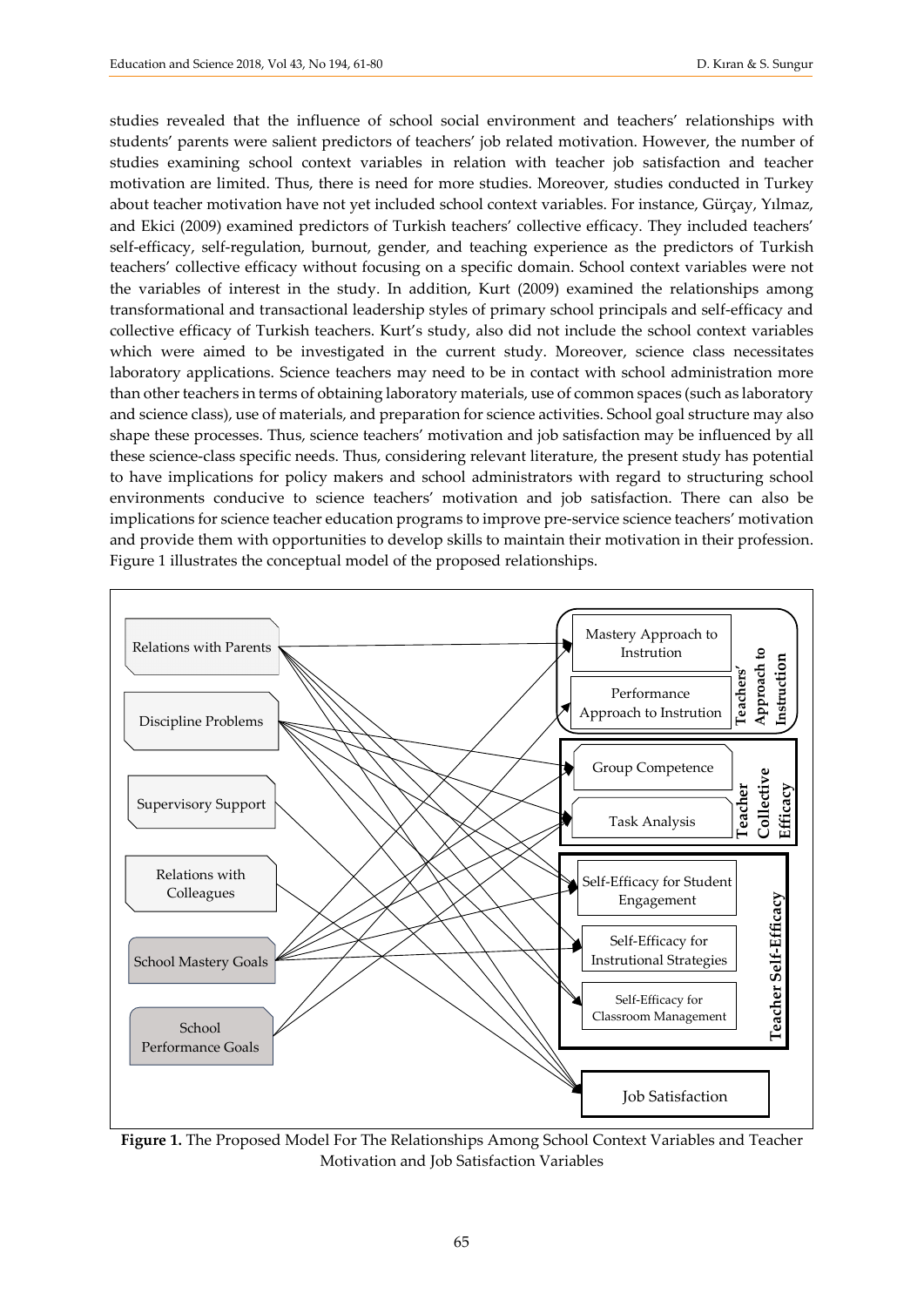## **Method**

## *Participants and Data Collection*

Data were collected in spring of 2013-2014 academic year from science teachers working in public schools of two large districts of Ankara. Fraenkel and Wallen (2006) asserted that there is no clear cut off value for a representative sample size. It depends on the budget, effort, and energy of the researcher. For the availability of the financial aid and excessive researcher effort, a potentially representative sample was selected. Cluster random sampling integrated with convenience sampling was used as the method of sample selection. Due to the limitations regarding cost, time, and travelling capabilities, the two districts of Ankara were chosen conveniently. The schools situated in two districts were considered as the clusters and were selected randomly. The central districts of Ankara has 341 and the selected two large districts has 88 public middle schools. In these two districts a total of 60 schools were visited randomly and 134 science teachers were invited randomly to participate in the study. Instruments were delivered to the teachers by the first author and teachers were asked to participate voluntarily. The participant teachers were told that the data would be kept confidential. The instruments did not include questions that might reveal participants' identification.

A total of 134 science teachers (98 female, 34 male, and 2 gender not provided) participated in the current study. All teachers were from public middle schools. They ranged in age from 24 to 59 years with a mean of  $M = 38.13$  ( $SD = 10.00$ ). Their teaching experience ranged from 1 to 40 years with a mean of *M* = 14.38 (*SD* = 9.74). The number of students in their classes was in the range of 20 to 45 (*M* = 31.44,  $SD = 4.87$ . The participant teachers had weekly 16 to 30 teaching class hours ( $M = 23.51$ ,  $SD = 3.93$ ). Approximately three-quarter of participant teachers (74.6 %) were graduates of college of education and of these teachers, 61.2 % of them were graduates of science education program. Majority of the participants hold bachelor degrees (81.3 %) and relatively a few of them had graduate degrees (11.9 %).

#### *Instruments*

## *Teachers' Sense of Efficacy Scale (TSES)*

Science teachers' science teaching self-efficacy beliefs were measured by the 12-item Teachers' Sense of Efficacy Scale. The instrument was originally developed by Tschannen-Moran and Hoy (2001) and translated and adapted into Turkish by Çapa, Çakıroğlu, and Sarıkaya (2005). It is a 9 point Likert type scale ranging from "1 = nothing" to "9 = a great deal". The instrument consists of three sub-scales namely, self-efficacy for student engagement, self-efficacy for instructional strategies, and self-efficacy for classroom management.

In the present study, in order to validate the three-factor structure of the scale, a confirmatory factor analysis (CFA) was conducted. Results indicated a good model fit to the data (RMSEA = .07, CFI = .98, NFI = .95, SRMR = .06). For RMSEA values up to .08 represented close-to-perfect fit and values above .10 mediocre fit; for CFI and NFI values above .90 represented a good fit, and for SRMR values close to and below .08 represented acceptable fit (MacCallum, Browne, & Sugawara, 1996; Meyers, Gamst, & Guarino, 2006). The alpha coefficient for the sub scales were found as .79 for student engagement, .80 for instructional strategies, and .87 for classroom management.

### *Teachers' Approach to Instruction Scale (TAIS)*

Science teachers' approaches to instruction were measured by the teachers' scales part of the Patterns of Adaptive Learning Survey (PALS). The PALS was developed by a group of researchers from the University of Michigan (Midgley et al., 2000) on a 5-point Likert scale ranging from 1 = "Strongly disagree" to 3 = "Somewhat agree" to 5 = "Strongly agree". The instrument was translated and adapted into Turkish by the authors. Teachers' instructional approaches were measured by a total of 9 items in two sub-scales namely, mastery approaches to instruction (*n* = 4 items) and performance approaches to instruction ( $n = 5$  items). The CFA results obtained in the present study, supported 2-factor structure (RMSEA = .09, CFI = .93, SRMR = .08, and NFI = .90) (see MacCallum et al., 1996; Meyers et al., 2006). The reliability coefficients for the mastery instructional approach and performance instructional approach was .71 and .73, respectively.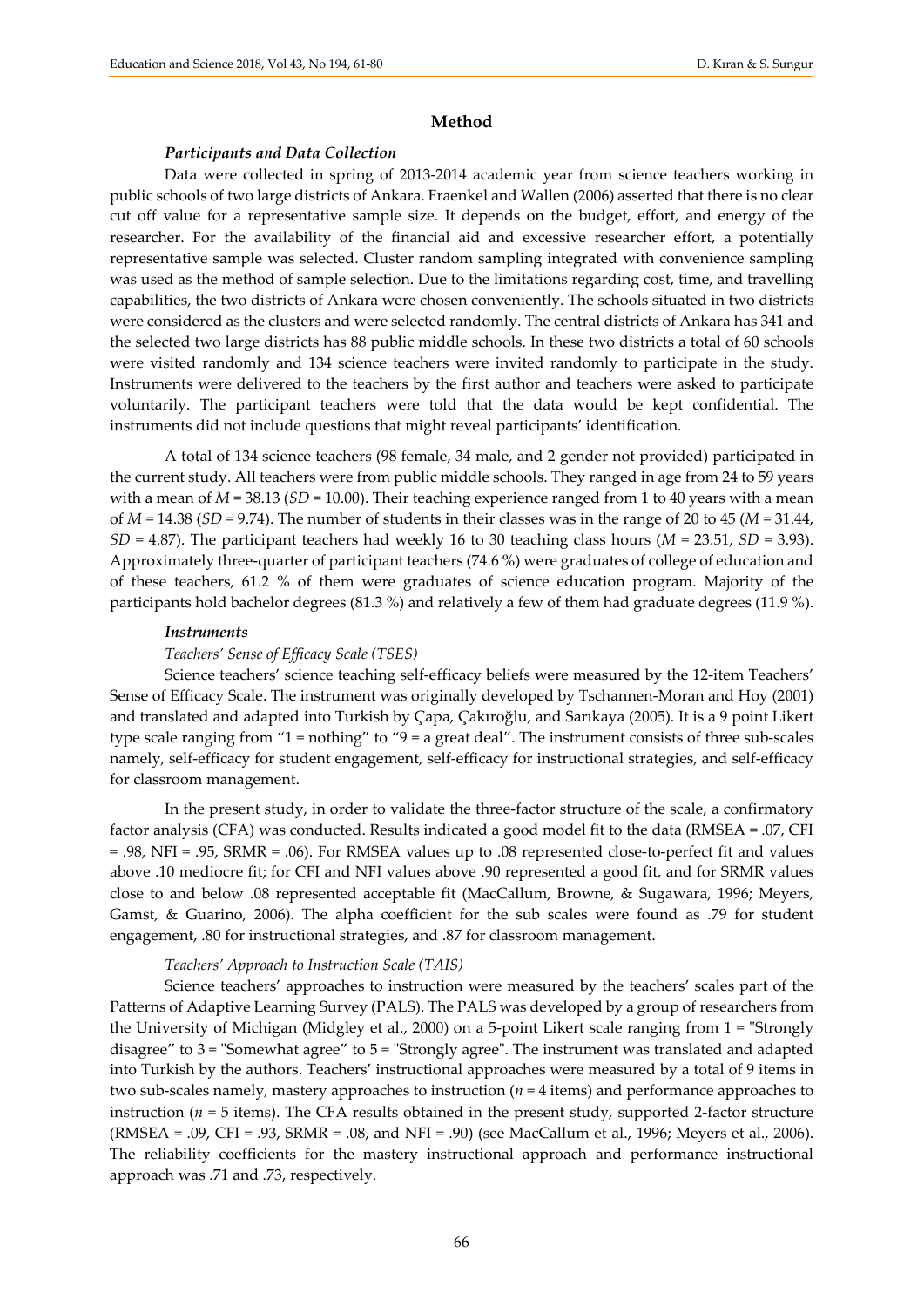## *Teachers' Collective Efficacy Scale (TCES)*

Teacher Collective Efficacy Scale (TCES) was designed to evaluate teachers' collective efficacy beliefs in a school environment. The TCES was originally developed by Goddard, Hoy, and Hoy (2000) and translated and adapted into Turkish by the authors. It is a Likert type scale ranging from  $0.6 =$ strongly agree" to "1 = strongly disagree" and consisted of 21 items which represented a single factor structure. However, the original version included two elements which are "analysis of teaching task" and "assessment of teaching competence as a group". Task analysis element has 8 items (4 of them positively worded and 4 of them negatively worded) and group competence has 13 items (7 of them positively worded and 6 of them negatively worded).

In the present study, the CFA results supported 2-factor structure of the TCES (RMSEA = .10, NFI = .90, CFI = .94, SRMR = .09) (see MacCallum et al., 1996; Meyers et al., 2006). The reliability coefficients for group competence and task analysis were .87 and .80, respectively.

## *Teachers' Job Satisfaction Scale (TJSS)*

Teachers' job satisfaction was measured by a four-item scale, which was originally developed by Skaalvik and Skaalvik (2011) and translated and adapted into Turkish by the authors. It was on a six point Likert type ranging from "completely disagree" (1) to "completely agree" (6). In this study, CFA results yielded a reasonable model fit for the TJSS (RMSEA = .06, CFI = .99, SRMR = .04 and NFI = .98) (see MacCallum et al., 1996; Meyers et al., 2006). The reliability coefficients for the teachers' job satisfaction scale was .80.

## *Perceived School Context Scale (PSCS)*

In this study, teachers' perceived school context was measured by Perceived School Context Scale (PSCS). This instrument was developed by Skaalvik and Skaalvik (2010, 2011) and translated and adapted into Turkish by the authors. It is a six point Likert type scale ranging from " $6 = True$ " to "1 = False". It was developed in five dimensions containing discipline problems and inappropriate student behavior (discipline), teachers' feeling of pressure of time due to a busy schedule (time pressure), parents' trust and decent relationship with the teachers (parents), teachers' feeling of freedom in deciding teaching content and decisions about the subject matter to be taught (autonomy), and support to the teacher provided by the school administration in terms of emotional and cognitive help in educational matters (supervisory support). Each dimension was measured by three items. In addition, in the current study, Relations with Colleagues Scale (3 items) developed by Skaalvik and Skaalvik (2011) was used to assess science teachers relations with their colleagues as part of perceived school context.

In the current study, the 18 item PSCS with 6 sub-scales (discipline, time pressure, parents, autonomy, supervisory support, and relations with colleagues) was subjected to confirmatory factor analysis. The CFA results suggested an acceptable model fit to the data (RMSEA = .05, CFI = .96, SRMR = .08, and NFI = .90) (see MacCallum et al., 1996; Meyers et al., 2006).

Examination of reliability coefficients, on the other hand, showed that time pressure and autonomy dimensions of PSCS had low Cronbach's alpha reliability coefficients: .50 and .48, respectively. Therefore, these two sub scales were not included in the path analysis. The reliability coefficients for the remaining sub-scales were .81 for discipline, .83 for relations with parents, .72 for supervisory support, and .79 for relations with colleagues.

#### *School Goal Structure Scale (SGSS)*

Science teachers' perceptions of the school goal structure was measured by the teachers' scales part of the Patterns of Adaptive Learning Survey (PALS) (Midgley et al., 2000). SGSS, which is one of the sub scales of PALS, was developed on a five point Likert type scale ranging from "1 = "Strongly disagree" to 3 = "Somewhat agree" to 5 = "Strongly agree". The instrument was translated and adapted into Turkish by the authors. It consists of two sub-scales namely, mastery school goal structure  $(n = 7)$ items) and performance school goal structure (*n* =6 items).

In this study, CFA results suggested a reasonable model fit (RMSEA = .10, CFI = .93, SRMR = .07, and NFI = .90) (see MacCallum et al., 1996; Meyers et al., 2006). The reliability coefficients for the subscales were .84 for school mastery goals and .74 for school performance goals.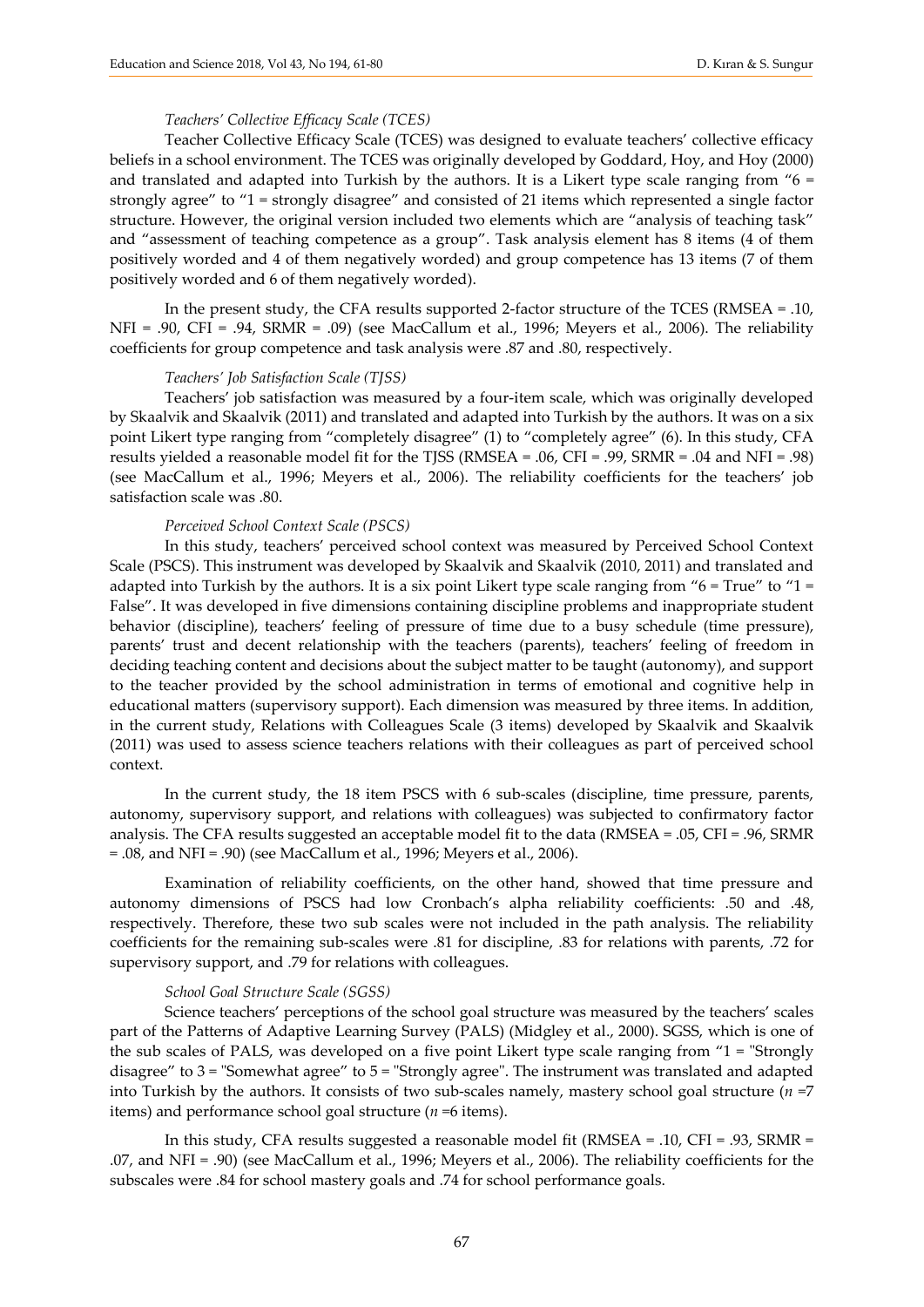## **Results**

Preliminary analysis, which were missing data analysis, normality, and linearity tests, were performed before conducting further analysis. Results posed no threat for further analyses and path analysis was conducted.

## *Descriptive Statistics*

As shown in Table 1, participant teachers appeared to perceive moderate level of disciplinary problems ( $M = 3.67$ ,  $SD = 1.35$ ) in their schools. Their relations with parents ( $M = 4.36$ ,  $SD = 1.05$ ) and colleagues ( $M = 4.55$ ,  $SD = 1.04$ ) appeared to be at high levels. Similarly, they appeared to have high job satisfaction with a mean of  $M = 4.81(SD = 1.05)$  on a 6-point scale. Concerning perceived school goal structures and instructional goals, the mean scores suggest that the level of mastery (M = 3.74, SD = .72) and performance goals  $(M = 3.56, SD = .70)$  emphasized by school and teacher instructional practices as reported by participant teachers seemed to be comparable. Results also revealed that science teachers have high levels of self-efficacy for student engagement (M = 6.69, SD = 1.11), instructional strategies (M = 7.34, SD = .99), and classroom management (M = 7.06, SD = 1.12). However, collective efficacy for task analysis appears to be low  $(M = 2.63, SD = 1.11)$ .

| Variables             |                            | M                                                   | SD Min. Max. |             |      |
|-----------------------|----------------------------|-----------------------------------------------------|--------------|-------------|------|
| Environment<br>School | <b>School Context</b>      | <b>Time Pressure</b>                                | 3.70         | 1.14 1.00   | 6.00 |
|                       |                            | Autonomy                                            | 4.53         | 1.06 2.33   | 6.00 |
|                       |                            | Discipline Problems                                 | 3.67         | 1.35 1.00   | 6.00 |
|                       |                            | <b>Supervisory Support</b>                          | 4.01         | 1.16 1.00   | 6.00 |
|                       |                            | Relations with Parents                              | 4.36         | 1.05 1.00   | 6.00 |
|                       |                            | Relations with Colleagues                           | 4.55         | 1.04 1.67   | 6.00 |
|                       | School Goals               | <b>School Mastery Goals</b>                         | 3.74         | .72 1.86    | 5.00 |
|                       |                            | <b>School Performance Goals</b>                     | 3.56         | .70<br>1.60 | 5.00 |
| Motivation<br>Teacher | Job satisfaction           | Job Satisfaction                                    | 4.81         | 1.05 1.67   | 6.00 |
|                       | Goals                      | Mastery Approaches to Instruction                   | 3.97         | .67 2.00    | 5.00 |
|                       |                            | Performance Approaches to Instruction               | 3.87         | .79<br>1.75 | 5.00 |
|                       | Self-Efficacy              | Teacher Self-Efficacy - Student Engagement          | 6.69         | 1.11 4.25   | 9.00 |
|                       |                            | Teacher Self-Efficacy - Instructional Strategy      | 7.34         | .99<br>5.00 | 9.00 |
|                       |                            | Teacher Self-Efficacy - Classroom Management        | 7.06         | 1.12 4.25   | 9.00 |
|                       | <b>Collective Efficacy</b> | Teacher Collective Efficacy – Group Competence 4.74 |              | .80<br>2.60 | 6.00 |
|                       |                            | Teacher Collective Efficacy – Task Analysis         | 2.63         | 1.11 1.00   | 6.00 |

## **Table 1.** Descriptive Statistics

#### *Path Analysis*

Path analysis was conducted to examine teacher motivation and job satisfaction in relation to perceived school environment. The specified path model was tested using LISREL 8.80 statistical package program and the fit indices suggested an acceptable fit to the model (RMSEA = .07, CFI = .98, SRMR = .04, and NFI = .96) (see MacCallum et al., 1996; Meyers et al., 2006). The standardized path coefficients, standard error of estimates and associated t-values are presented in Table 2.

In the path model, science teachers' relations with parents, discipline problems, supervisory support, and mastery and performance goal structure of the school variables accounted for 23 % of the variance in their mastery approaches to instruction. More specifically, results suggested that relations with parents (*β=.21*) and school mastery goals structure (*β=.30*) significantly and positively associated with teachers' mastery approaches to instruction. These results implied that science teachers having positive relationships with parents and perceiving their school's goal structure as mastery oriented were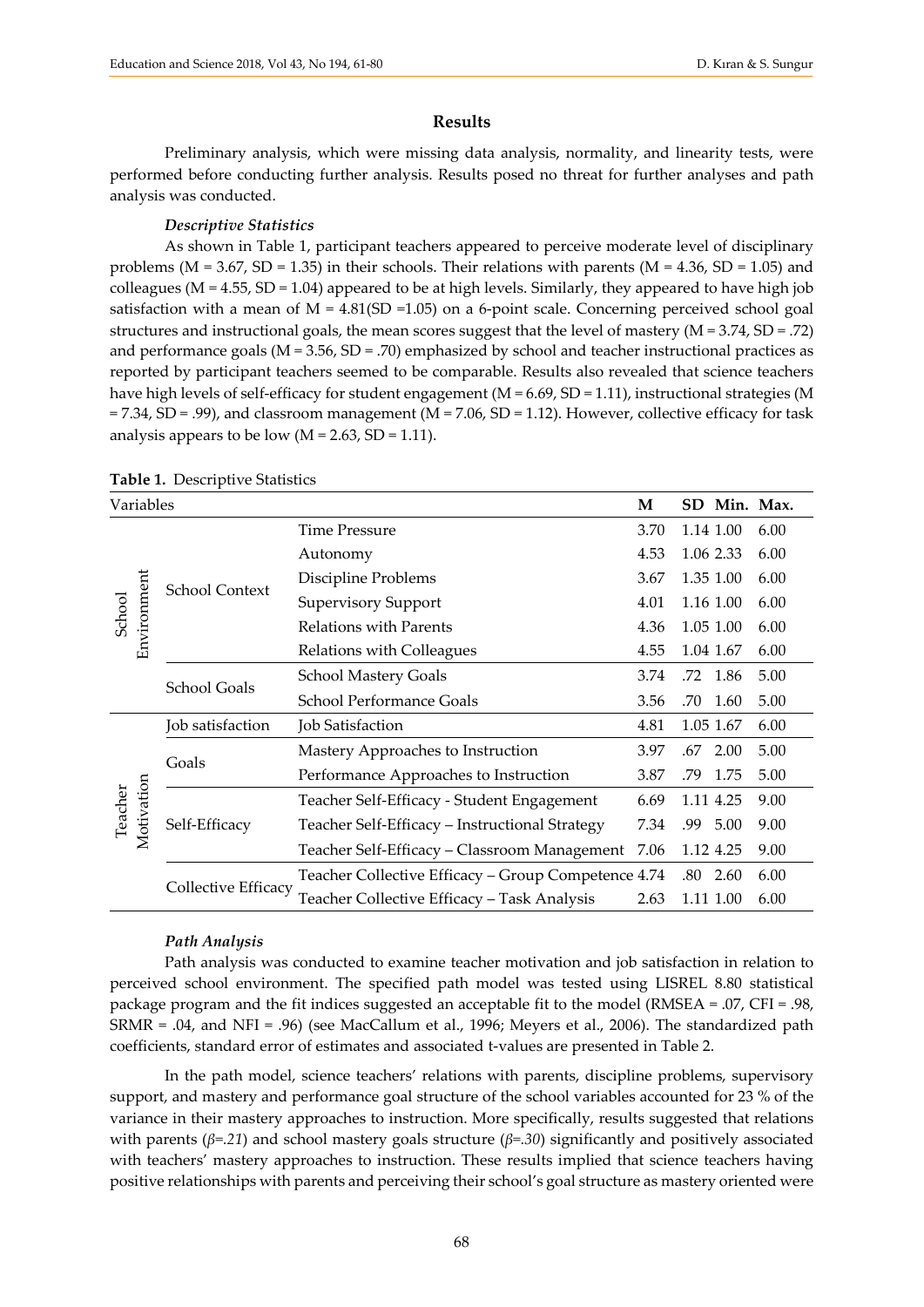likely adopt mastery approaches to their instruction. For performance approaches to instruction, supervisory support, school mastery goals and school performance goals explained 34 % of the variance. Only one positive and significant predictor of the teachers' performance approaches to instruction was school performance goals  $(\beta = .64)$  implying that when science teachers perceive their schools as emphasizing performance oriented goals, they tend to implement performance approaches in their science instruction.

For the group competence dimension of teachers' collective efficacy, results demonstrated that 39 % of the variance in group competence was explained by its relations with parents, discipline problems, supervisory support, relations with colleagues, school mastery goals, and school performance goals. In terms of significant relationships, results revealed that group competence was predicted by school mastery goals (*β=.62*) significantly and positively. Discipline problems, on the other hand, negatively and significantly predicted (*β=-.15*) teachers' belief in their abilities in teaching as a group. This finding suggested that, when schools communicate mastery goals, teachers' beliefs in their competence as a group are likely to increase. Additionally, as science teachers perceive discipline problems at lower levels, their beliefs in their teaching capability as a group tend to enhance.

Concerning the second dimension of teachers' collective efficacy, 33 % of the variance in task analysis was explained by teachers' relations with students' parents, discipline problems, supervisory support, school mastery and performance goals. While school mastery (*β=.20*) and performance (*β=.23*) goals associate with task analysis significantly and positively, discipline problems (*β=-.36*) associate negatively. This is to say that, while in school where mastery and performance goals are emphasized, teachers' belief in their collective efficacy to analyze teaching task increases. As expected, discipline problems appear to diminish teachers' collective belief in their ability to analyze teaching tasks.

With regard to teachers' self-efficacy beliefs dimensions, science teachers' relations with students' parents, discipline problems, supervisory support, school mastery and performance goals explained 39 % of the variance in teachers' efficacy for student engagement. While relations with parents (*β=.37*) and school mastery goals (*β=.32*) associate significantly and positively with teachers' efficacy for student engagement, discipline problems associate significantly and negatively (*β=-.19*). These findings suggested that teachers' beliefs in their capability to engage students in science classes are likely to be enhanced in schools emphasizing mastery goals. Likewise, stronger teacher-parent relationships appear to increase teachers' belief in their ability to engage students to science class. On the other hand, experiencing discipline problems in science classes are found to decrease teachers' belief in their ability to engage students in science classes.

| <b>Effect</b>                            | <b>Direct</b><br><b>Effects</b> | Standard<br>Error | t       | $\mathbb{R}^2$ |
|------------------------------------------|---------------------------------|-------------------|---------|----------------|
| On Mastery Approaches to Instruction     |                                 |                   |         |                |
| of Relations with Parents                | $.21*$                          | .06               | 2.46    |                |
| of Discipline Problems                   | .14                             | .04               | $-1.68$ |                |
| of Supervisory Support                   | .09                             | .05               | 1.05    | .23            |
| of School Mastery Goals                  | $.30*$                          | .09               | 2.94    |                |
| Of School Performance Goals              | $-.01$                          | .10               | $-.06$  |                |
| On Performance Approaches to Instruction |                                 |                   |         |                |
| of Supervisory Support                   | .04                             | .05               | .47     |                |
| of School Mastery Goals                  | $-.13$                          | .10               | $-1.44$ | .34            |
| of School Performance Goals              | $.64*$                          | .10               | 7.07    |                |

## **Table 2.** Path Coefficients For Direct Effects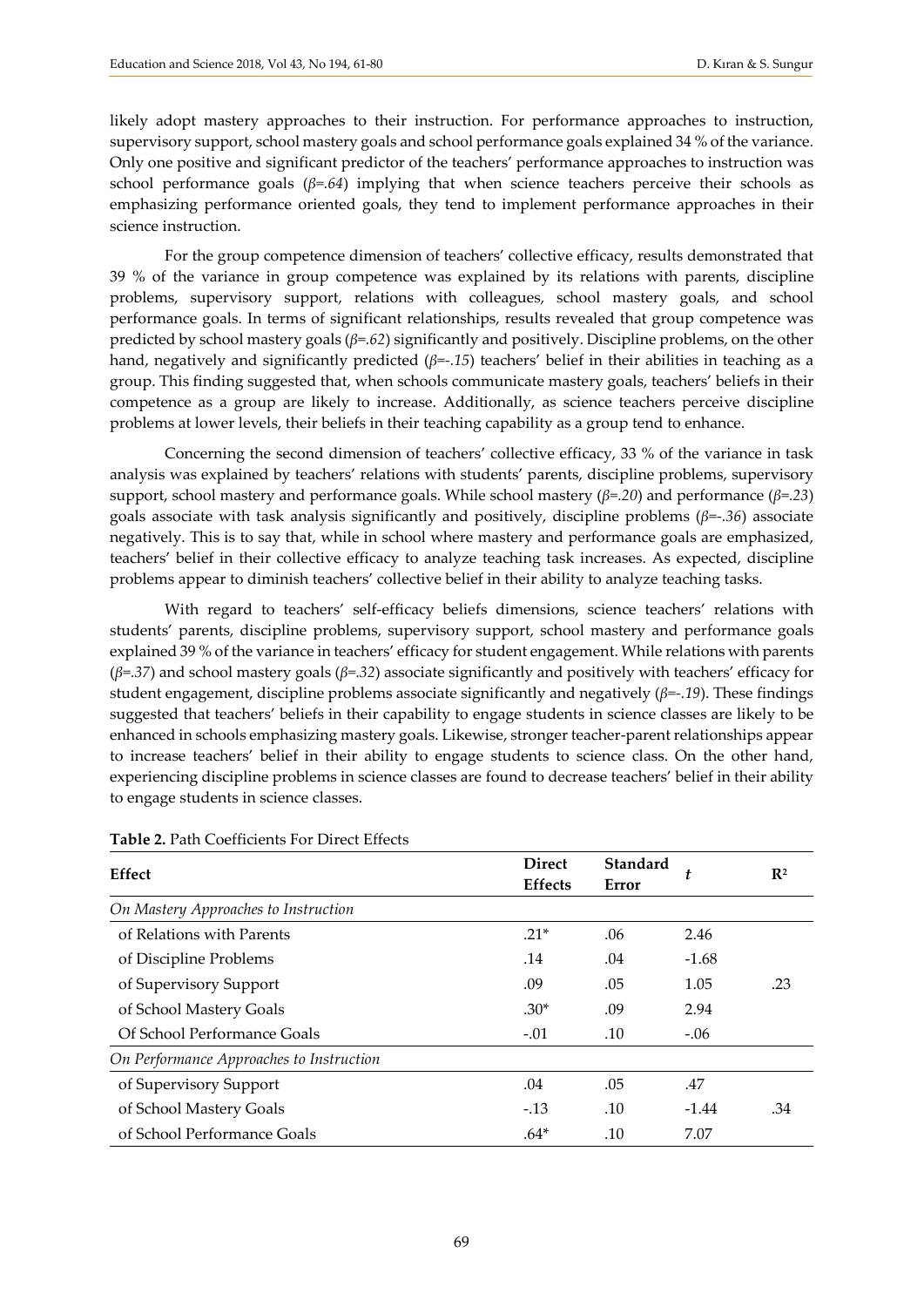# **Table 2.** Continued

| <b>Effect</b>                                    | <b>Direct</b><br><b>Effects</b> | Standard<br>Error | t       | $\mathbb{R}^2$ |
|--------------------------------------------------|---------------------------------|-------------------|---------|----------------|
| On Group Competence                              |                                 |                   |         |                |
| of Relations with Parents                        | .04                             | .06               | .51     |                |
| of Discipline Problems                           | $-.15*$                         | .04               | $-2.00$ |                |
| of Supervisory Support                           | .10                             | .05               | $-1.26$ |                |
| of Relations with Colleagues                     | .11                             | .06               | 1.46    | .39            |
| of School Mastery Goals                          | $.62*$                          | .10               | 6.62    |                |
| of School Performance Goals                      | $-.12$                          | .10               | $-1.31$ |                |
| On Task Analysis                                 |                                 |                   |         |                |
| of Relations with Parents                        | .12                             | .09               | 1.45    |                |
| of Discipline Problems                           | $-.36*$                         | .06               | $-4.63$ |                |
| of Supervisory Support                           | .02                             | .07               | .25     | .33            |
| of School Mastery Goals                          | $.20*$                          | .15               | 2.16    |                |
| of School Performance Goals                      | $.23*$                          | .15               | 2.45    |                |
| On Teacher Efficacy for Student Engagement       |                                 |                   |         |                |
| of Relations with Parents                        | $.37*$                          | .08               | 4.93    |                |
| of Discipline Problems                           | $-.19*$                         | .06               | $-.260$ |                |
| of supervisory support                           | $-.01$                          | .07               | $-.17$  | .39            |
| of School Mastery Goals                          | $.32*$                          | .14               | 3.51    |                |
| of School Performance Goals                      | .02                             | .14               | $.18$   |                |
| On Teacher Efficacy for Instructional Strategies |                                 |                   |         |                |
| of Relations with Parents                        | $.22*$                          | .08               | 2.77    |                |
| of Discipline Problems                           | .12                             | .06               | $-1.53$ |                |
| of Supervisory Support                           | .03                             | .07               | $-.35$  | .33            |
| of School Mastery Goals                          | $.44*$                          | .13               | 4.60    |                |
| of School Performance Goals                      | .02                             | .13               | 20      |                |
| On Teacher Efficacy for Classroom Management     |                                 |                   |         |                |
| of Relations with Parents                        | .29*                            | .09               | .52     |                |
| of Discipline Problems                           | $-.30*$                         | .07               | $-3.82$ |                |
| of Supervisory Support                           | .03                             | .08               | .32     | .29            |
| of School Mastery Goals                          | .18                             | .15               | 1.80    |                |
| of School Performance Goals                      | $-.02$                          | .15               | $-.16$  |                |
| On Job Satisfaction                              |                                 |                   |         |                |
| of Relations with Parents                        | $.38*$                          | .08               | 4.95    |                |
| of Discipline Problems                           | $-.20*$                         | .06               | $-2.72$ |                |
| of Supervisory Support                           | $.16*$                          | .07               | 2.15    | .37            |
| of Relations with Colleagues                     | $.21*$                          | .08               | 2.71    |                |
| of School Mastery Goals                          | $-.01$                          | .12               | $-.19$  |                |

Results concerning the teachers' efficacy for instructional strategies showed that 33 % of the variance was explained by the predictor variables of this variable. Teachers' relations with parents (*β* = .22) and school mastery goal structure ( $β = .44$ ) correlated significantly and positively with teachers'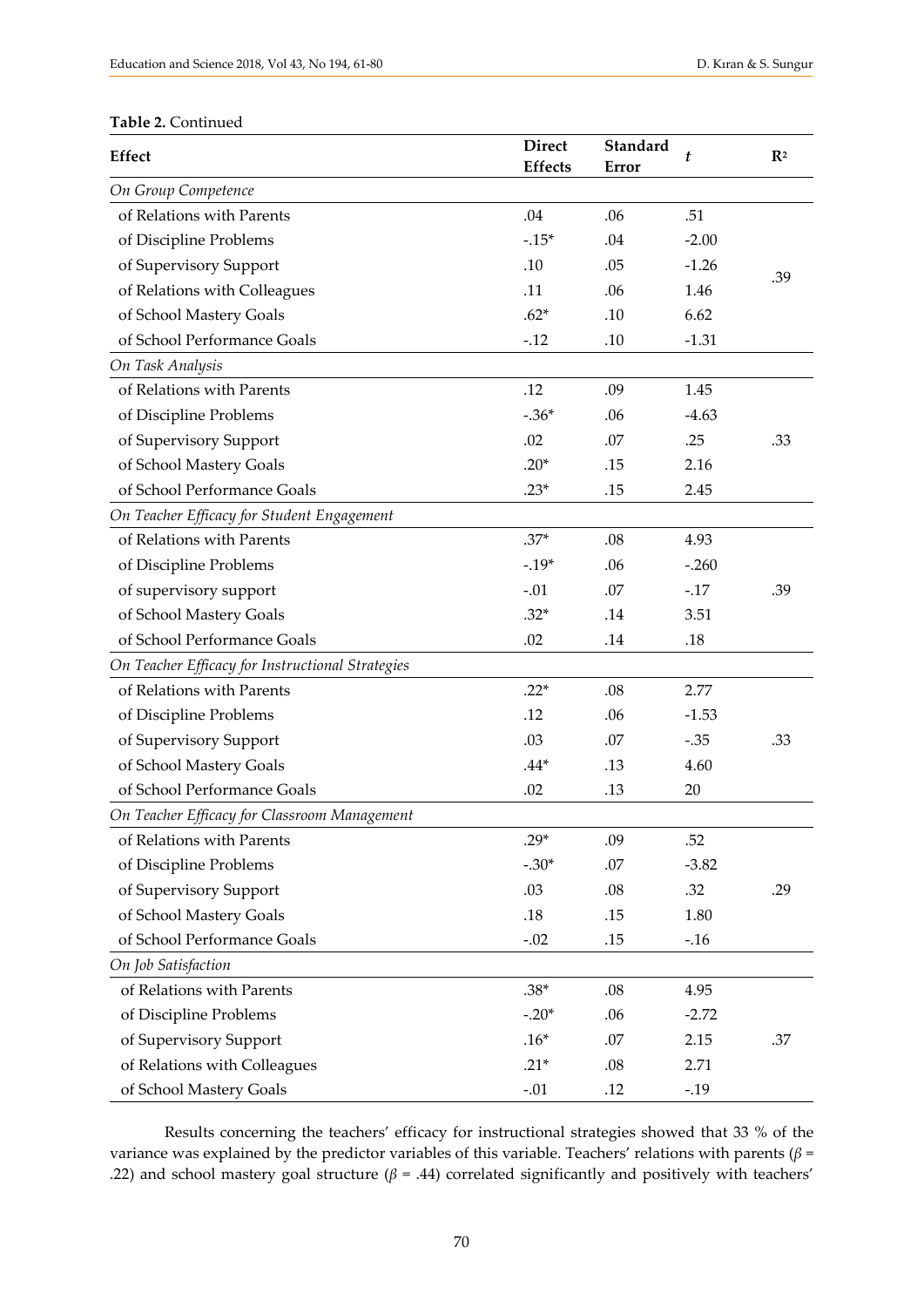efficacy for instructional strategies. These results demonstrated that positive parent-teacher relationship and mastery oriented school goal structure are likely to improve teachers' efficacy to implement instructional strategies effectively. Lastly, the same predictor school context variables explained 29 % of the variance in the third dimension of teacher self-efficacy, namely self-efficacy for classroom management. Results indicated that while parent relationships  $(\beta = .29)$  were significantly and positively associated with teachers' belief in their capability to manage the classroom, discipline problems (*β* = - .30) were significantly and negatively linked. This finding implies that teachers are more likely to feel more confident in classroom management when they have positive relationships with students' parents and when they experience less discipline problems during their teaching.

Regarding science teachers' job satisfaction, results indicated that 37 % of the variance was explained by science teachers' relations with students' parents, discipline problems, supervisory support, relations with colleagues and school mastery goals. While relations with parents ( $\beta$  = .38), supervisory support (*β* = .16), and relations with colleagues (*β* = .21) predicted teachers' job satisfaction significantly and positively, discipline problems ( $\beta$  = -.20), predicted it significantly and negatively. These results suggested that science teachers' job satisfaction is not related to goal structure of the school. Their job satisfaction appears to be enhanced when they have better relations with parents and their colleagues and when they perceive to receive support from the school administration at higher levels. On the other hand, they appear to have lower levels of job satisfaction when they experience discipline problems during their teaching.



**Figure 2.** Structural Model with Path Coefficients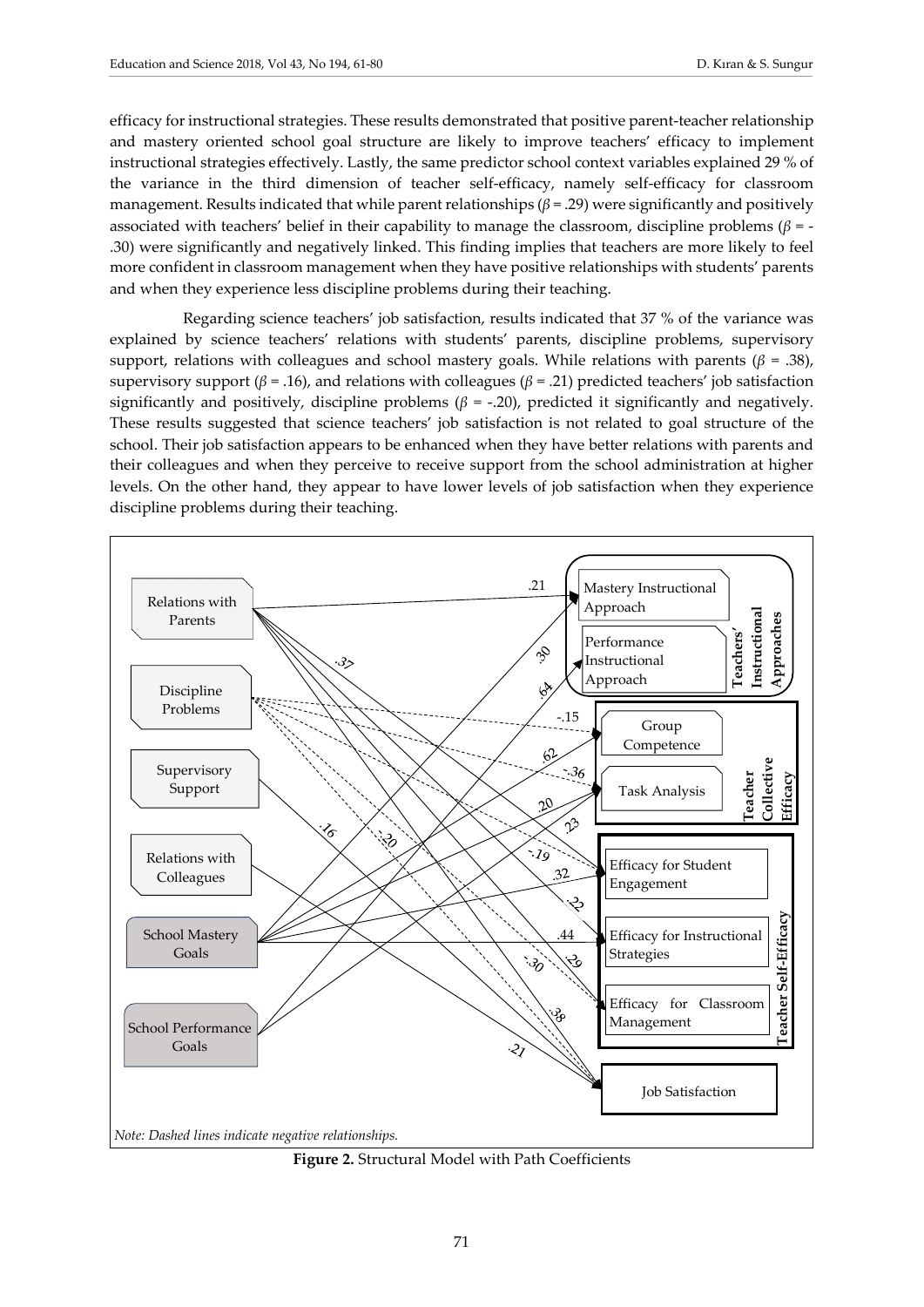In sum, while science teachers' mastery approaches to instruction was influenced by teachers' relations with parents and school mastery goal structure, performance approaches to instruction was only influenced by school performance goal structure. For sub dimensions of teachers' collective efficacy, findings suggested that while discipline problems influenced both group competence and task analysis negatively, schools' mastery approaches to instruction influenced them positively. In addition, task analysis was also influenced positively by schools' performance goal structure. For dimensions of science teachers' self-efficacy, relations with parents, discipline problems, and school mastery goal structure emerged as the salient predictors. While relations with parents was influential for all sub dimensions of teachers' self-efficacy, discipline problems were not influential only on teachers' efficacy for instructional strategies and school mastery goals were not influential only on teachers' efficacy for classroom management. Lastly, findings indicated that teachers' job satisfaction has nothing to do with school goal structure. However, school environment variables were all influential on science teachers' satisfaction from being in the teaching profession.

## **Discussion, Conclusion and Suggestions**

The present study investigated science teachers' job satisfaction and motivation in relation with their perceived school environment variables. Path analysis results indicated that school mastery goal structure and teachers' relationships with parents predicted teachers' mastery approaches to instruction. However, only school performance goal structure predicted participating science teachers' performance approaches to instruction. Approximately one fourth (23 %) of the variance in teachers' mastery approaches to instruction was explained by selected school environment variables. On the other hand, selected school environment variables explained 34 % of the variance in teachers' performance approaches to instruction. The only significant predictor was school performance goal structure. According to these findings, when science teachers perceive their school goal structure as mastery oriented and have good relationships with parents, their inclination to espouse mastery goals in their science instruction increases. However, teachers who are working in performance goal oriented schools tend to adopt performance instructional goals in practicing science teaching. Limited previous research on school goal structure support findings of the present study. In an early study, Deemer (2004) found that there was a positive association between teachers' perception of school performance goals and their performance approach in instruction. Likewise, Ciani et al. (2008) revealed that teachers who teach at schools imposing performance school goals transfer performance goals to students through instruction. In a recent study, Cho and Shim (2013) reported that school mastery goal structures and school performance goal structures positively predicted teachers' mastery instructional approaches and performance instructional approaches, respectively. Moreover, Skaalvik and Skaalvik (2010) stated that school organizational climate and personal relationships with the work environment is critical for teachers as much as school goal structures. Positive teacher-parent relationships orient teachers to strive for better teaching and gain respect from parents. Accordingly, negative teacher-parent relationships lead to low teaching efficacy, suffering from burnout syndrome, and having negative feelings about teaching. Indeed, findings of the current study are consistent with previous research that as the teacherparent relationships get better, the level of mastery oriented science instruction increases.

According to present findings, school goal structures and classroom discipline problems were found to predict the sub dimensions of participating science teachers' collective efficacy. As expected, discipline problems predicted group competence sub dimension of collective efficacy negatively and school mastery goals predicted it positively. This is to say that in schools where mastery goals are salient, science teachers feel themselves more competent as a group. On the other hand, as discipline problems in classrooms increase, science teachers' perceptions of group competence decrease. For another sub dimension of collective efficacy, namely analysis of teaching task, findings suggested a positive relationship between this variable and both school goal structures (mastery and performance). Consistent with the findings related to group competence, classroom discipline problems were found to have a negative relationship with analysis of teaching task as well. Research on the relationship between school goal structures and teachers' collective efficacy is rare. However, findings of the current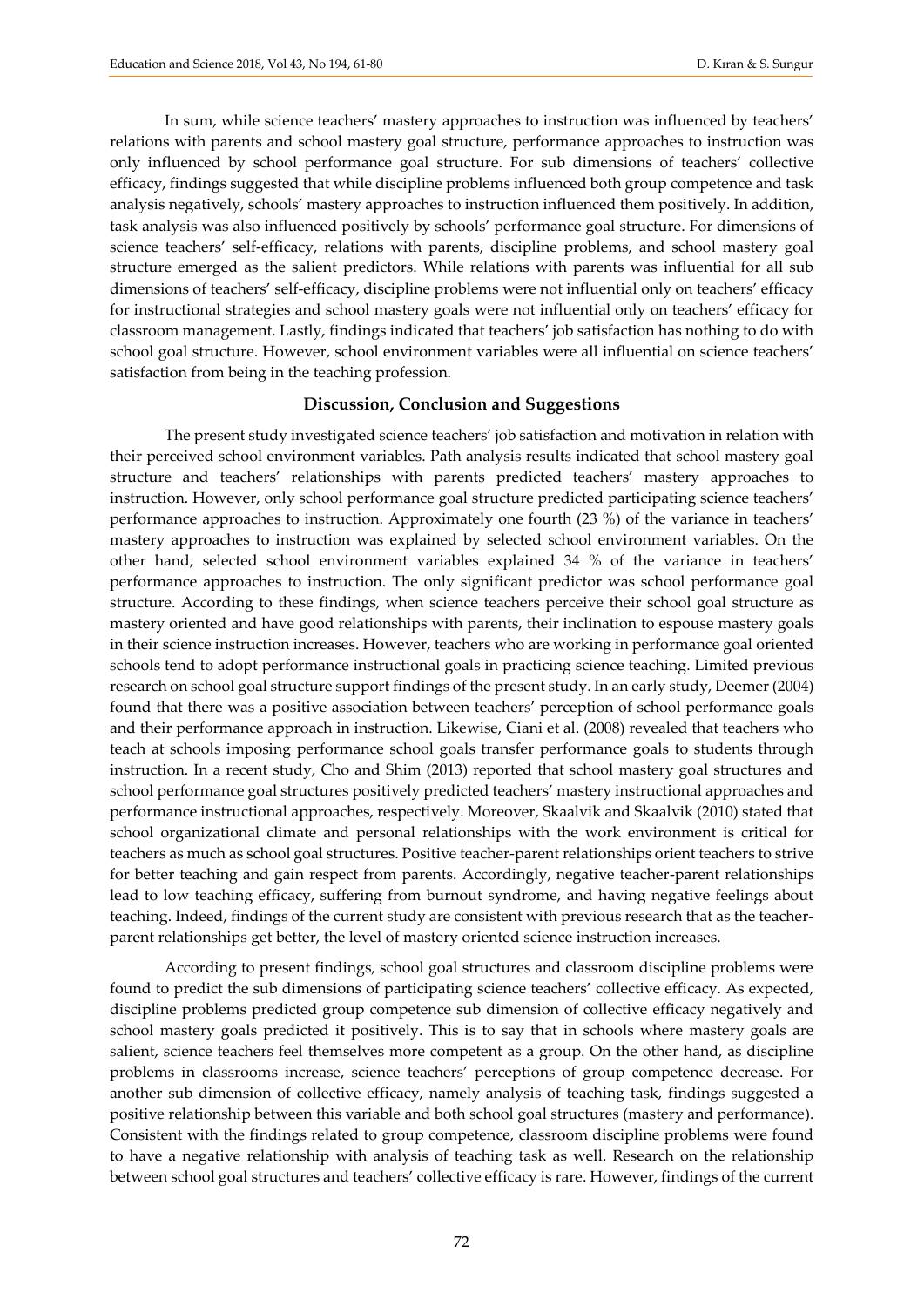study have suggested plausible relationships. Additionally, research on discipline problems revealed that teachers suffering from classroom discipline problems undergo burnout and have problems related to teaching profession (Hakanen, Bakker, & Schaufeli, 2006; Kokkinos, 2007). Based on the current findings, we can say that teachers suffering from high levels of classroom discipline problems have low levels of collective efficacy, including both sub dimensions (group competence and analysis of teaching task).

Concerning findings related to teachers' self-efficacy beliefs, path analysis revealed that school mastery goal structures, classroom discipline problems and teacher-parent relationships predicted sub dimensions of self-efficacy beliefs. For teachers' efficacy for student engagement, while teacher-parent relationships and school mastery goal structure associated positively, classroom discipline problems associated negatively. This means that in schools where mastery goals are emphasized and teacherparent relationships are in a positive manner, science teachers feel more efficacious to get students engaged in science classes. On the other hand, classroom discipline problems decrease teachers' efficacy for student engagement. Similar to teachers' efficacy for student engagement, teachers' efficacy for instructional strategies were predicted positively by school mastery goal structure and teacher-parent relationships. These results suggested that science teachers perceiving school goal structure as mastery oriented with emphasis on learning and self-improvement and having good relations with parents are likely to feel self-efficacious for implementing different instructional strategies effectively. For teachers' efficacy for classroom management, only teacher-parent relations associated positively with it. As expected, classroom discipline problems associated negatively with teachers' efficacy for classroom management. As Skaalvik and Skaalvik (2009, 2010) reported, parents' trust and support play critical roles for teachers. Indeed, the findings of the current study supports these assertions. Loosing parents' trust and lack of cooperation with them may cause serious job related stress and strain on teachers such as diminishing self-efficacy, symptoms of anxiety, and decreased morale. Additionally, the relationship between classroom discipline problems and teacher efficacy for classroom management was found negative. Accordingly, it can be inferred that when teachers have disruptive students who interrupt their classes frequently, they may have low levels of efficacy for classroom management. Overall, these findings are consistent with the available literature on school context variables and teacher self-efficacy research. Early research conducted by Marachi, Gheen, and Midgley (2000) and Midgley, Anderman, and Hicks (1995) reported that teachers feel more efficacious in mastery oriented school structure. Likewise Ciani et al. (2008) found that while teachers' efficacy for student engagement and efficacy for instructional strategies correlated positively with school mastery goal structure, efficacy for classroom management did not. Additionally, any of the sub dimensions of teachers' self-efficacy was predicted by the school performance goal structures. Past research suggested similar findings. While school mastery goals predicted teachers' self-efficacy positively, school performance goals did not (Midgley et al., 1995). However, school goal structures worked differently for beginning teachers. Devos, Dupriez, and Paquay (2012) stated that while school mastery goals associated with beginning teachers' selfefficacy positively, school performance goals associated with it negatively. In general, current findings and available literature suggest that school mastery goal structure and relations with parents play important roles in teachers' self-efficacy. On the other hand, perceived discipline problems appeared to diminish teachers' self-efficacy.

For participating science teachers' job satisfaction, path analysis results revealed that teacherparent relationships, supervisory support, and relations with colleagues had positive associations with job satisfaction. On the other hand, classroom discipline problems had a negative relationship with teachers' job satisfaction. These findings suggested that teachers feel more satisfied from teaching as they have a positive working environment, a good relationship with other teachers and parents of the students. Additionally, suffering from classroom discipline problems decreases science teachers' satisfaction with the teaching occupation. Theoretical claims and empirical findings also support the findings of the current study regarding the relationships between teachers' job satisfaction and school environment variables. Indeed, in a social organizational climate where workers feel pleased, satisfaction with job would not be uncommon. Accordingly, Skaalvik and Skaalvik (2007) found that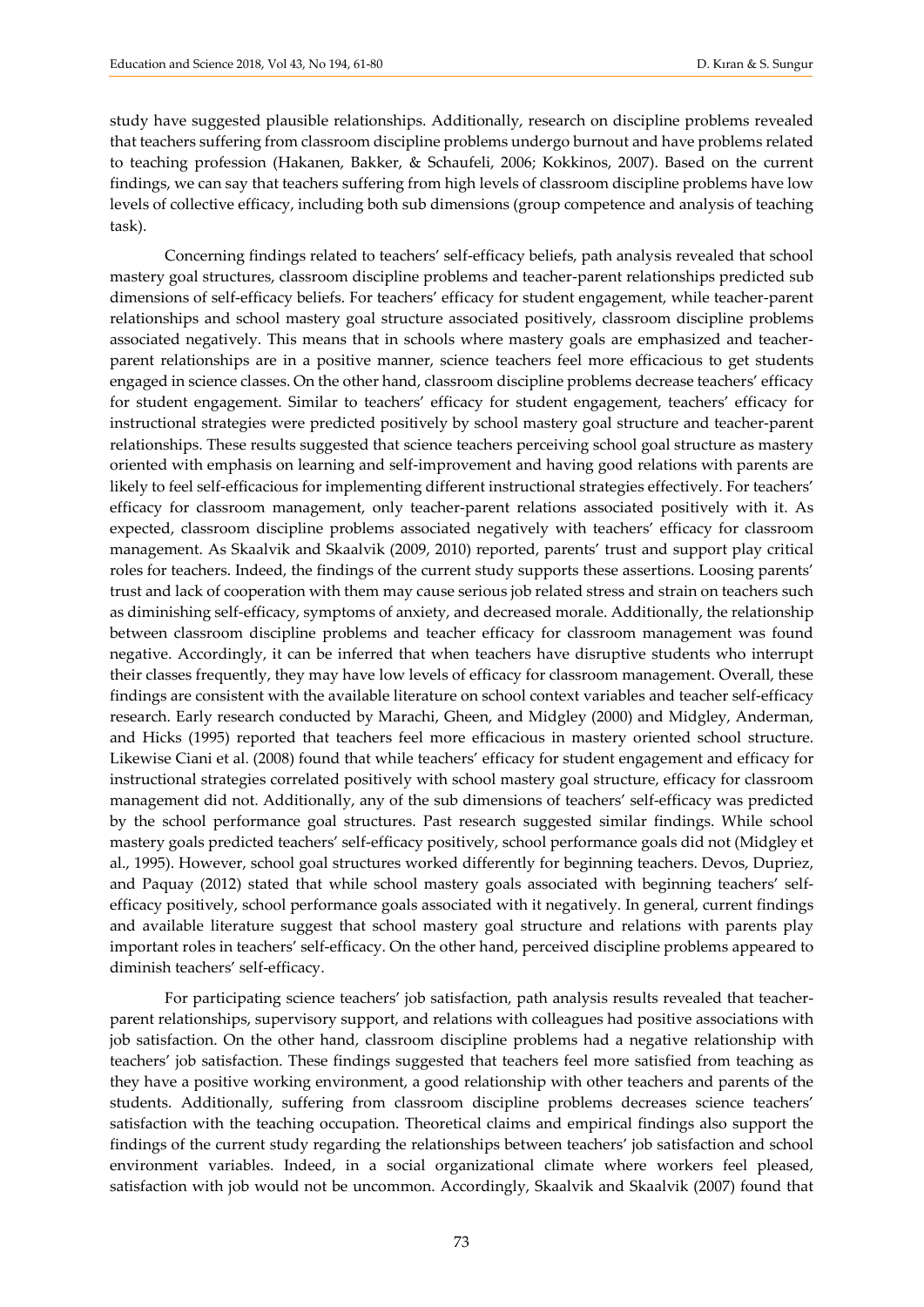when teachers have good relationships with parents in school related issues, teachers feel more satisfied in their occupation. Moreover, having good relationships with and receiving support from other teachers (colleagues) also associated positively with teachers' job satisfaction. Lastly, they found that discipline problems were indirectly and negatively related to teachers' job satisfaction. In another study, Skaalvik and Skaalvik (2009) reported that support from the school administration and good teacherparent relationships associated positively but indirectly with job satisfaction. All in all, considering the findings of the present study regarding job satisfaction, it could be inferred that school environment variables (i.e. supervisory support, relations with colleagues, and relations with parents) and classroom discipline problems were influential on science teachers' job satisfaction. For the present study, a large amount of variance in teacher job satisfaction (approximately 37 %) was explained by these variables. Nevertheless, more research is needed for revealing the relationships between school context variables and job satisfaction. The nature of the relationships can be better understood employing qualitative research designs.

## *Recommendations*

The findings of the current study showed that teacher-parent relationships, school mastery goal structure, and classroom discipline problems mainly predicted science teachers' satisfaction in their profession and their teaching motivation. In line with these findings, it is suggested that schools may espouse more mastery oriented goals so that their teachers may have higher motivation in teaching science and may feel more satisfied in their job. Furthermore, a mastery oriented school environment may impose value of learning and mastering the course material. Such emphasis on mastery learning may help to develop motivating contexts for science teachers and their teaching. Moreover, findings related to teacher-parent relationships pointed out that parent support and trust to teachers increase teacher motivation. Additionally, it was found that classroom discipline problems have a consistent negative relationship with teacher motivation. Considering the findings related to teacher-parent relationships and classroom discipline problems together, this study suggests that teachers may take steps into solving trouble-making students' problems by personal efforts to learn more about these students' parents. Teachers may gather detailed information about disruptive students and their parents so that they may take action more easily to suppress disruptive behaviors. Students' may have psychological and personal problems that may have them behave inappropriately in the classroom. Good teacher-parent relationships may work in such situations to find solutions for students' problems. Additionally, it is clear that school environment variables were influential on science teachers' job satisfaction and teacher-parent relationships were found as the strongest predictor. In addition to its benefit on gathering detailed information about disruptive students, a positive teacher-parent relationship increases science teachers' job satisfaction. Therefore, school administrations may take responsibility to organize more frequent teacher-parent meetings in order to keep teachers and parents in touch regarding school and student related problems. In teacher-parent meetings teachers have the opportunity to inform parents about students' academic progress and their portfolios which include entire student products produced by the students during the semester. Moreover, students may also contribute to these meeting to make little presentations about their studies in science classes.

## *Limitations and Assumptions*

Although this study generated important findings regarding the relationships between perceived school context and teacher motivation and job satisfaction, there are some limitations to be noted: Firstly, current study utilized a data set which was collected as cross-sectional. It would not be possible to talk about causal relationships between study variables. Experimental or longitudinal studies can be conducted in the future in order to put tough claims forward about the influence of school environment variables on science teachers' job satisfaction and motivation. Secondly, self-report instruments were used to collect data for the present study. Self-report measures may fall short in terms of acquiring true teacher motivation and their perceptions regarding school environment. Therefore, qualitative research design and data collection methods (i.e. video recording and field observations) may supply complementary data for future research. Thirdly, autonomy and time pressure, which were two sub dimensions of school environment variables, were found to have low reliability values. As a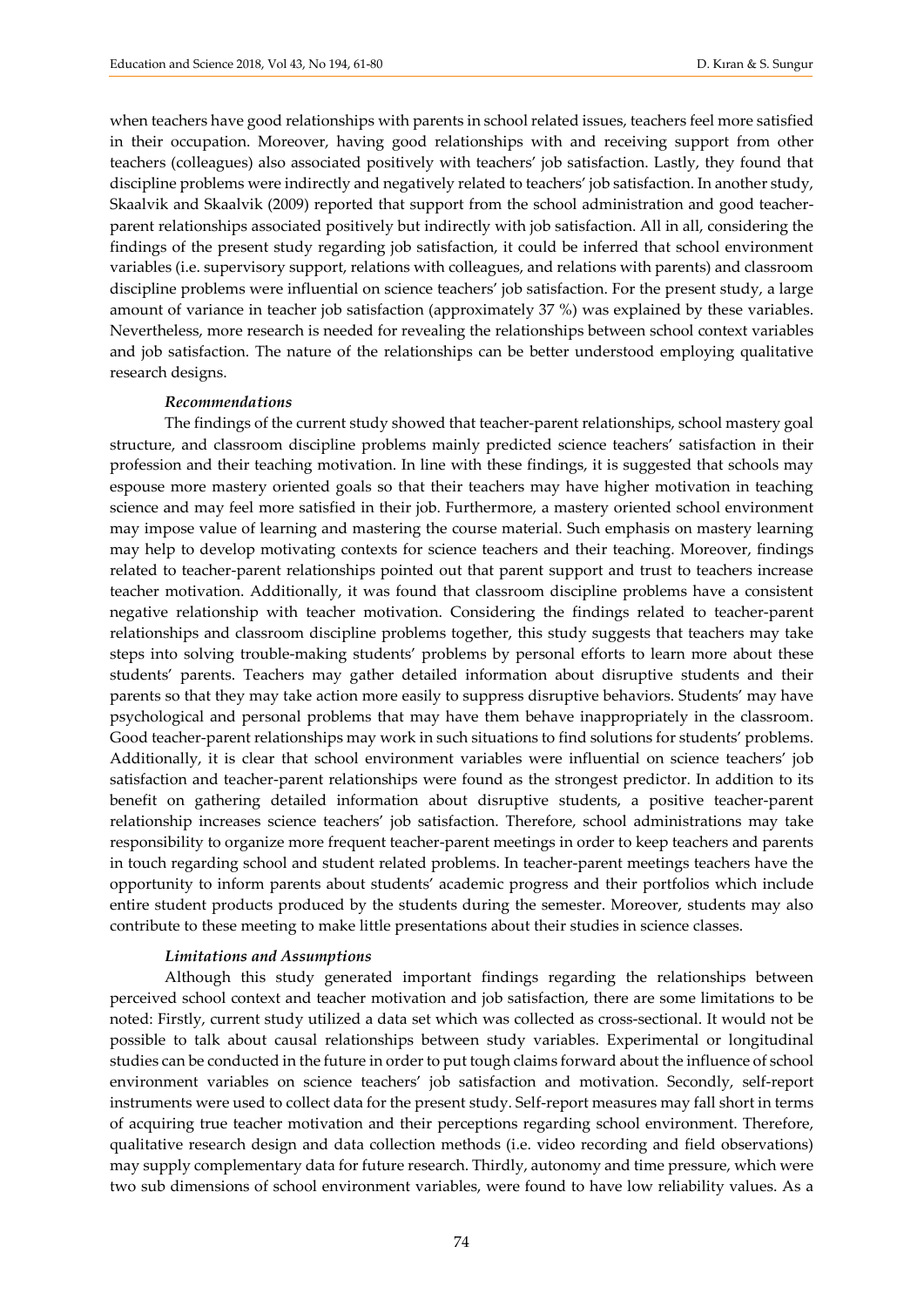result, they were removed from the path analysis model. Both sub scales have three items. In future studies, additional items can be developed to improve the psychometric properties of these sub-scales. Lastly, Teacher Collective Efficacy Scale (TCES) was used in this study to assess participating science teachers' collective efficacy beliefs. Original version of TCES is unidimensional but in Turkish context a two factor structure was observed. Although studies exist in the literature that have used TCES in two factor structure form (McCoach & Colbert, 2010), studies conducted outside of the US used the scale in unidimensional form (i.e. Moolenaar et al., 2012; Ross et al., 2004). Thus, future researchers are advised to check for the factor structure of the scale prior to their studies.

In correlational studies subject characteristics could be a potential threat to the study and this threat can apply to this study as well. Concerning possible internal validity threats with regard to instrumentation, the data were collected via self-report instruments which are objective in terms of obtaining participant responses. The first author himself collected the data providing the same explanations to participating teachers regarding data collection instruments. Thus, considering abovementioned reasons and nature of the items included in the instruments, data collector characteristics and data collector bias did not appear as a validity threat. Since the data for the study were collected at a single time, there was no time lag to cause maturity threat. It is a more critical threat for experimental studies when there is a time lag between observations. Data collection instruments were organized in a single booklet which may have caused a testing threat. Teachers may be affected by the answers of the items of previous scales while they were answering other scales. For all teachers, the environment experienced during data collection was similar. Additionally, participating science teachers were all working in public schools where materials and physical conditions are approximately the same. Thus, it was thought that location could not be an internal validity threat for the study.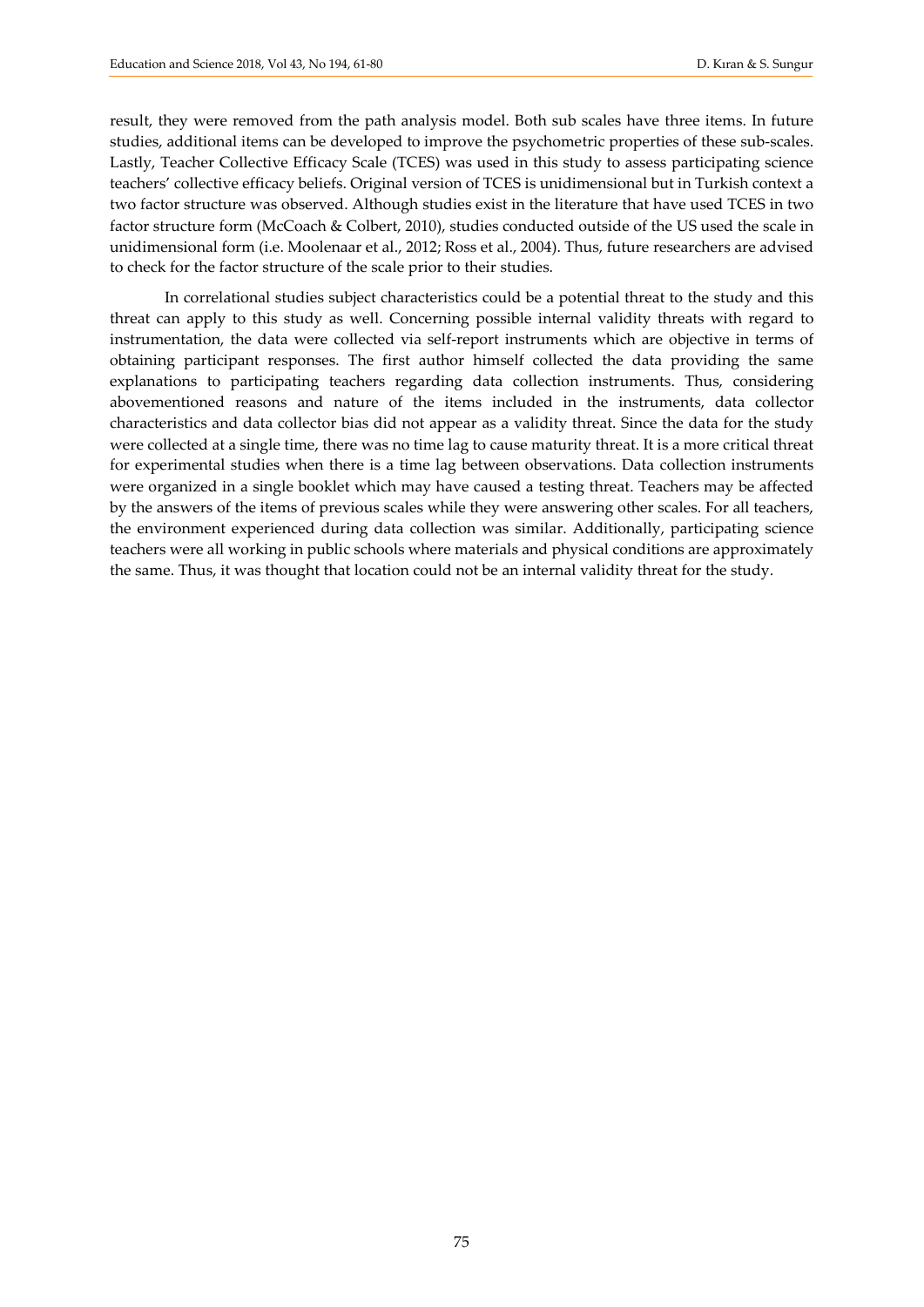## **References**

- Allinder, R. M. (1994). The relationship between efficacy and the instructional practices of special education teachers and consultants. *Teacher Education and Special Education: The Journal of the Teacher Education Division of the Council for Exceptional Children*, *17*(2), 86-95. doi:10.1177/088840649401700203
- Ames, C. (1992). Classrooms: Goals, structures, and student motivation. *Journal of Educational Psychology*, *84*(3), 261-271. [doi:10.1037/0022-0663.84.3.261](http://doi.org/10.1037/0022-0663.84.3.261)
- Anderman, E. M., & Maehr, M. L. (1994). Motivation and schooling in the middle grades. *Review of Educational Research*, *64*(2), 287-309. [doi:10.3102/00346543064002287](http://doi.org/10.3102/00346543064002287)
- Anderman, E. M., & Patrick, H. (2012). Achievement goal theory, conceptualization of ability/intelligence, and classroom climate. In S. L. Christenson, A. L. Reschly, & C. Wylie (Eds.), *Handbook of research on student engagement* (pp. 173-92). New York, NY: Springer. doi:10.1007/978-1- 4614-2018-7\_8
- Bandura, A. (1997). *Self-efficacy: The exercise of control.* New York: Freeman.
- Butler, R. (2007). Teachers' achievement goal orientations and associations with teachers' help seeking: Examination of a novel approach to teacher motivation. *Journal of Educational Psychology*, *99*(2), 241.
- Butler, R. (2012). Striving to connect: Extending an achievement goal approach to teacher motivation to include relational goals for teaching. *Journal of Educational Psychology*, *104*(3), 726.
- Caprara, G. V., Barbaranelli, C., Steca, P., & Malone, P. S. (2006). Teachers' self-efficacy beliefs as determinants of job satisfaction and students' academic achievement: A study at the school level. *Journal of School Psychology*, *44*(6), 473-490. doi:10.1016/j.jsp.2006.09.001
- Caprara, G. V., Barbaranelli, C., Borgogni, L., Petitta, L., & Rubinacci, A. (2003). Teachers', school staff's and parents' efficacy beliefs as determinants of attitudes toward school. *European Journal of Psychology of Education*, *18*(1), 15-31. doi:10.1007/BF03173601
- Chacón, C. T. (2005). Teachers' perceived efficacy among English as a foreign language teachers in middle schools in Venezuela. *Teaching and Teacher Education*, *21*(3), 257-272. doi:10.1016/j.tate.2005.01.001
- Cho, Y., & Shim, S. S. (2013). Predicting teachers' achievement goals for teaching: The role of perceived school goal structure and teachers' sense of efficacy. *Teaching and Teacher Education*, *32*, 12-21. [doi:10.1016/j.tate.2012.12.003](http://doi.org/10.1016/j.tate.2012.12.003)
- Ciani, K. D., Summers, J. J., & Easter, M. A. (2008). A "top-down" analysis of high school teacher motivation. *Contemporary Educational Psychology*, *33*(4), 533-560. doi:10.1016/j.cedpsych.2007.04.002
- Cockburn, A. D., & Haydn, T. (2004). *Recruiting and retaining teachers: Understanding why teachers teach.* London, England: Routledge Falmer.
- Cousins, J., & Walker, C. (1995). *Personal teacher efficacy as a predictor of teachers' attitudes toward applied educational research.* Paper presented at the annual meeting of the Canadian Association for the Study of Educational Administration, Montreal, Canada.
- Czerniak, C. M., & Schriver, M. L. (1994). An examination of preservice science teachers' beliefs and behaviors as related to self-efficacy. *Journal of Science Teacher Education*, *5*(3), 77-86.
- Çapa, Y., Çakıroğlu, J., & Sarıkaya, H. (2005). The development and validation of a Turkish version of teachers' sense of efficacy scale. *Education and Science*, *30*(137), 74-81.
- Day, C., Sammons, P., Stobard, G., Kington, A., & Gu, Q. (2007). *Teachers matter: Connecting work, lives and effectiveness*. Berkshire, England: Open University Press.
- Deemer, S. (2004). Classroom goal orientation in high school classrooms: Revealing links between teacher beliefs and classroom environments. *Educational Research*, *46*(1), 73-90. doi:10.1080/0013188042000178836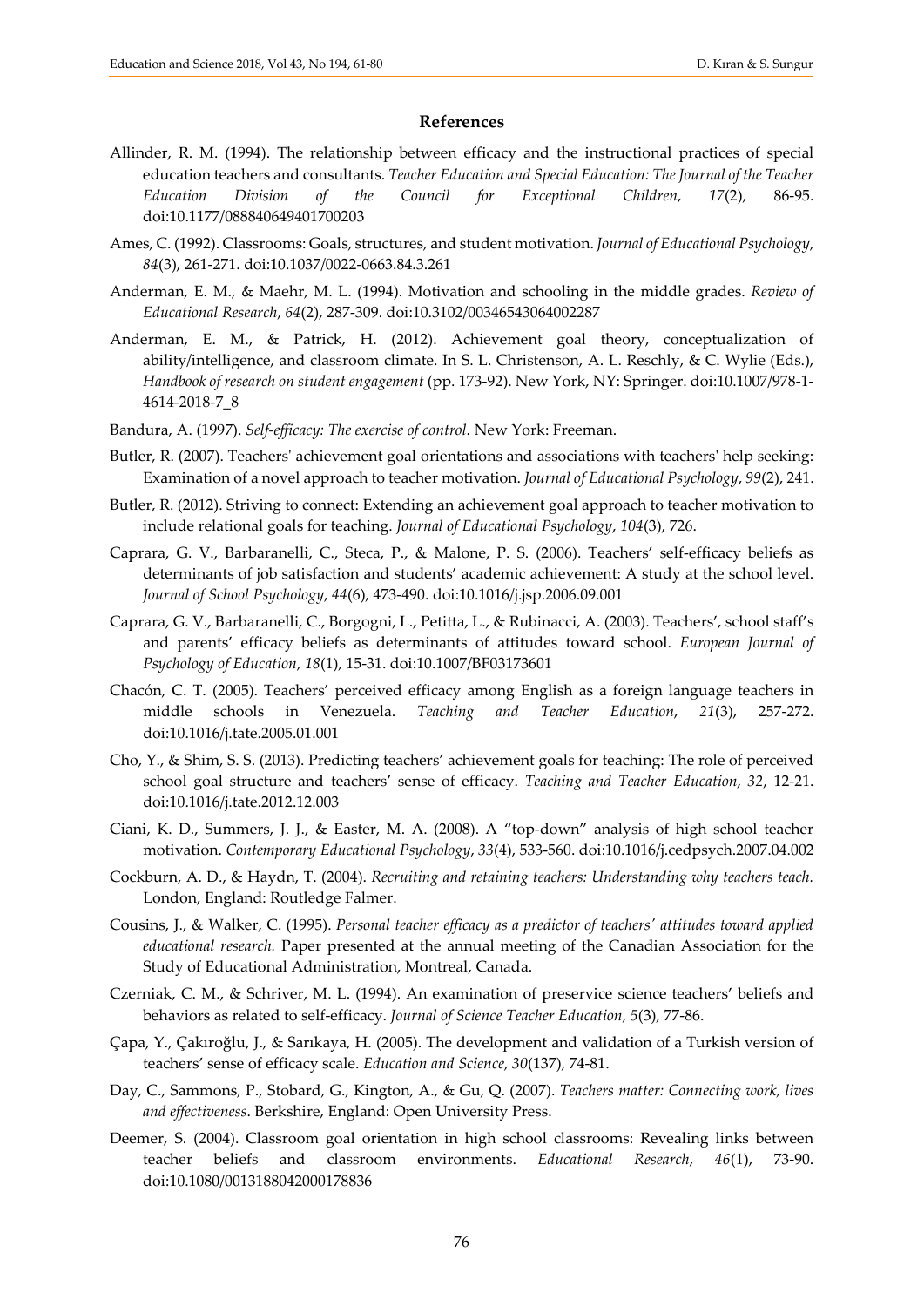- Devos, C., Dupriez, V., & Paquay, L. (2012). Does the social working environment predict beginning teachers' self-efficacy and feelings of depression?. *Teaching and Teacher Education*, *28*(2), 206-217.
- Enochs, L. G., Scharmann, L. C., & Riggs, I. M. (1995). The relationship of pupil control to preservice elementary science teacher self–efficacy and outcome expectancy. *Science Education*, *79*(1), 63-75.
- Evans, L. (2001). Delving deeper into morale, job satisfaction, and motivation among education professionals. *Educational Management and Administration*, *29*, 291-306.
- Fives, H., & Buehl, M. M. (2016). Teacher motivation: Self-efficacy and goal orientation. In K.R. Wentzel, & D. B. Miele (Eds.), *Handbook of motivation at school* (pp. 340-361). New York: Routledge.
- Fraenkel, J. R., & Wallen, N. E. (2006). *How to design and evaluate research in education*. New York, USA: McGrawhill, Inc.
- Geijsel, F. P., Sleegers, P. J., Stoel, R. D., & Krüger, M. L. (2009). The effect of teacher psychological and school organizational and leadership factors on teachers' professional learning in Dutch schools. *The Elementary School Journal*, *109*(4), 406-427.
- Goddard, R. D. (2001). Collective efficacy: A neglected construct in the study of schools and student achievement. *Journal of Educational Psychology*, *93*(3), 467-476. [doi:10.1037/0022-0663.93.3.467](http://doi.org/10.1037/0022-0663.93.3.467)
- Goddard, R. D., & Goddard, Y. L. (2001). A multilevel analysis of the relationship between teacher and collective efficacy in urban schools. *Teaching and Teacher Education*, *17*(7), 807-818. doi:10.1016/s0742-051x(01)00032-4
- Goddard, R., Goddard, Y., Sook Kim, E., & Miller, R. (2015). A theoretical and empirical analysis of the roles of instructional leadership, teacher collaboration, and collective efficacy beliefs in support of student learning. *American Journal of Education*, *121*(4), 501-530.
- Goddard, R. D., Hoy, W. K., & Hoy, A. W. (2000). Collective teacher efficacy: Its meaning, measure, and impact on student achievement. *American Educational Research Journal*, *37*(2), 479-507. [doi:10.3102/00028312037002479](http://doi.org/10.3102/00028312037002479)
- Guskey, T. R. (1988). Teacher efficacy, self-concept, and attitudes toward the implementation of instructional innovation. *Teaching and Teacher Education*, *4*(1), 63-69. doi:10.1016/0742- 051X(88)90025-X
- Gürçay, D., Yılmaz, M., & Ekici, G. (2009). Öğretmen kolektif yeterlik inancını yordayan faktörler. *Hacettepe Üniversitesi Eğitim Fakültesi Dergisi*, *36*, 119-128.
- Hakanen, J. J., Bakker, A. B., & Schaufeli, W. B. (2006). Burnout and work engagement among teachers. *Journal of School Psychology*, *43*(6), 495-513. doi:10.1016/j.jsp.2005.11.001
- Ingersoll, R. (2001). Teacher turnover and teacher shortage. *American Educational Research Journal*, *38*, 499-534.
- Jordan, A., Kircaali-Iftar, G., & Diamond, C. T. P. (1993). Who has a problem, the student or the teacher? Differences in teachers' beliefs about their work with at-risk and integrated exceptional students. *International Journal of Disability, Development and Education*, *40*(1), 45-62. [doi:10.1080/0156655930400104](http://doi.org/10.1080/0156655930400104)
- Klassen, R. M., & Chiu, M. M. (2010). Effects on teachers' self-efficacy and job satisfaction: Teacher gender, years of experience, and job stress. *Journal of Educational Psychology*, *102*(3), 741-756. doi:10.1037/a0019237
- Klassen, R. M., & Tze, V. M. (2014). Teachers' self-efficacy, personality, and teaching effectiveness: A meta-analysis. *Educational Research Review*, *12*, 59-76.
- Klassen, R. M., Tze, V. C., Betts, S. M., & Gordon, K. A. (2011). Teacher efficacy research 1998–2009: Signs of progress or unfulfilled promise?. *Educational Psychology Research*, *23*, 21-43.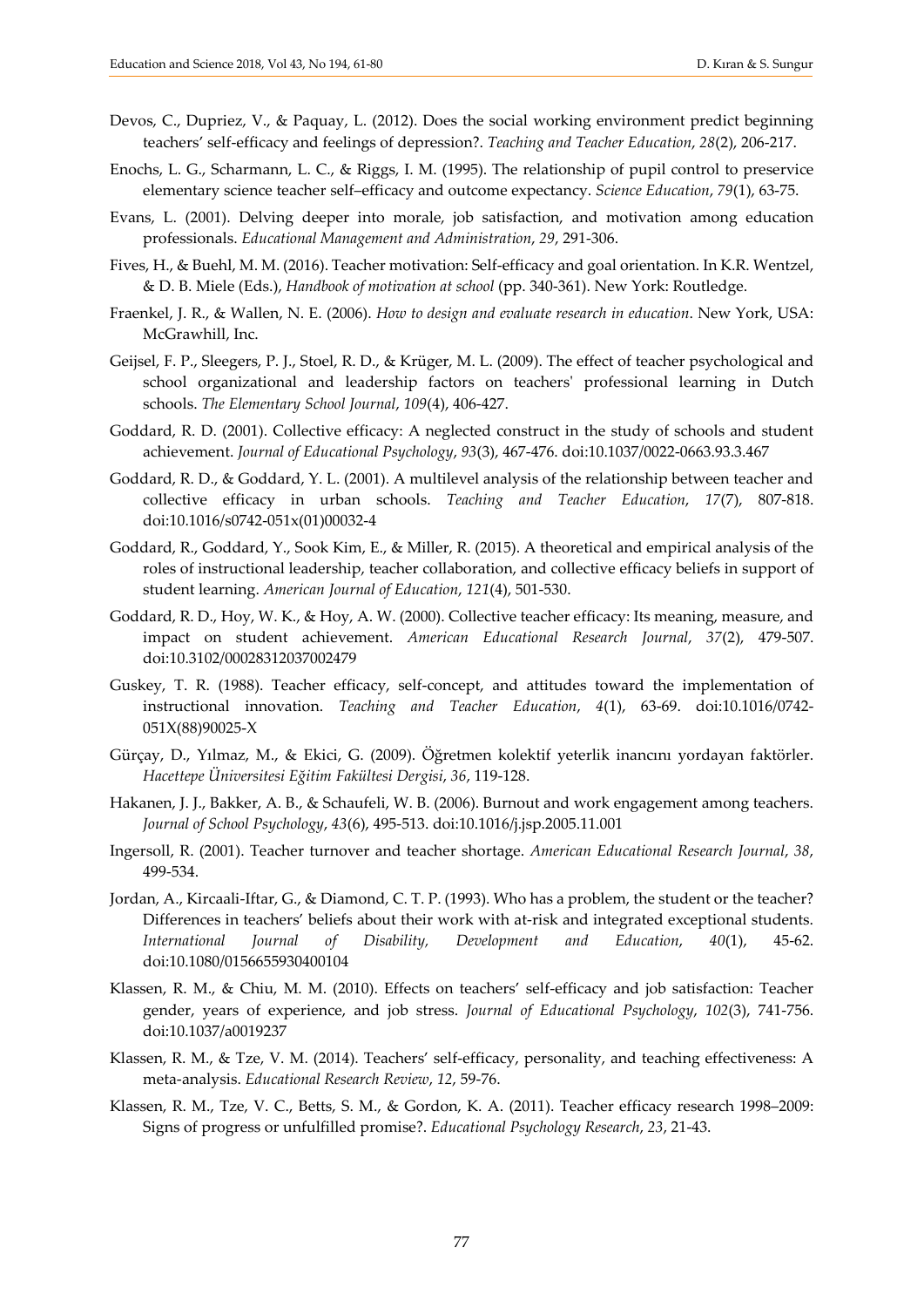- Klusmann, U., Kunter, M., Trautwein, U., Lüdtke, O., & Baumert, J. (2008). Engagement and emotional exhaustion in teachers: Does the school context make a difference?. *Applied Psychology*, *57*(1), 127- 151. [doi:10.1111/j.1464-0597.2008.00358.x](http://doi.org/10.1111/j.1464-0597.2008.00358.x)
- Kokkinos, C. M. (2007). Job stressors, personality and burnout in primary school teachers. *The British Journal of Educational Psychology*, *77*(1), 229-243. [doi:10.1348/000709905X90344](http://doi.org/10.1348/000709905X90344)
- Korevaar, G. (1990). *Secondary school teachers' courses of action in relation to experience and sense of selfefficacy.* Paper presented at the annual meeting of the American Educational Research Association, Boston, MA.
- Koustelios, A., Karabatzaki, D., & Kouisteliou, I. (2004). Autonomy and job satisfaction for a sample of Greek teachers. *Psychological Reports*, *95*, 883-886.
- Kurt, T. (2009). *Okul müdürlerinin dönüşümcü ve işlemci liderlik stilleri ile öğretmenlerin kolektif yeterliği ve öz yeterliği arasındaki ilişkilerin incelenmesi* (Unpublished doctoral dissertation). Gazi University, Institute of Educational Sciences, Ankara.
- MacCallum, R. C., Browne, M. W., & Sugawara, H. M. (1996). Power analysis and determination of sample size for covariance structure modeling. *Psychological Methods*, *1*(2), 130-49.
- Maehr, M., & Midgley, C. (1991). Enhancing student motivation: A schoolwide approach. *Educational Psychologist*, *26*(3-4), 399-427. doi:10.1080/00461520.1991.9653140
- Maehr, M. L., & Zusho, A. (2009). Achievement goal theory: The past, present, and future. In K. R. Wentzel, & A. Wigfield (Eds.), *Handbook of motivation at school* (pp. 77-104). New York: Routledge.
- Marachi, R., Gheen, M., & Midgley, C. (2000). *Comparisons of elementary, middle, and high school teachers' beliefs and approaches to instruction using a goal orientation framework.* Paper presented at the annual meeting of the American Educational Research Association, New Orleans, LA.
- Martin, N. K., Sass, D. A., & Schmitt, T. A. (2012). Teacher efficacy in student engagement, instructional management, student stressors, and burnout: A theoretical model using in-class variables to predict teachers' intent-to-leave. *Teaching and Teacher Education*, *28*(4), 546-559.
- McCoach, D. B., & Colbert, R. D. (2010). Factors underlying the collective teacher efficacy scale and their mediating role in the effect of socioeconomic status on academic achievement at the school level. *Measurement and Evaluation in Counseling and Development*, *43*(1), 31-47. doi:10.1177/0748175610362368
- Meece, J. L., Anderman, E. M., & Anderman, L. H. (2006). Classroom goal structure, student motivation, and academic achievement. *Annual Review of Psychology*, *57*, 487-503. doi:10.1146/annurev.psych.56.091103.070258
- Mertler, C. A. (2016). Should I stay or should I go? Understanding teacher motivation, job satisfaction, and perceptions of retention among Arizona teachers. *International Research in Higher Education*, *1*(2), 34-45.
- Meyers, L. S., Gamst, G., & Guarino, A. J. (2006). *Applied multivariate research: Design and interpretation*. California: Sage.
- Midgley, C., Anderman, E., & Hicks, L. (1995). Differences between elementary and middle school teachers and students: A goal theory approach. *The Journal of Early Adolescence*, *15*(1), 90-113. [doi:10.1177/0272431695015001006](http://doi.org/10.1177/0272431695015001006)
- Midgley, C., Maehr, M. L., Hruda, L. Z., Anderman, E. M., Anderman, L. H., Freeman, K. E., … Urdan, T. (2000). *Manual for the Patterns of Adaptive Learning Scales (PALS).* Ann Arbor: University of Michigan.
- Moolenaar, N. M., Sleegers, P. J. C., & Daly, A. J. (2012). Teaming up: Linking collaboration networks, collective efficacy, and student achievement. *Teaching and Teacher Education*, *28*(2), 251-262. [doi:10.1016/j.tate.2011.10.001](http://doi.org/10.1016/j.tate.2011.10.001)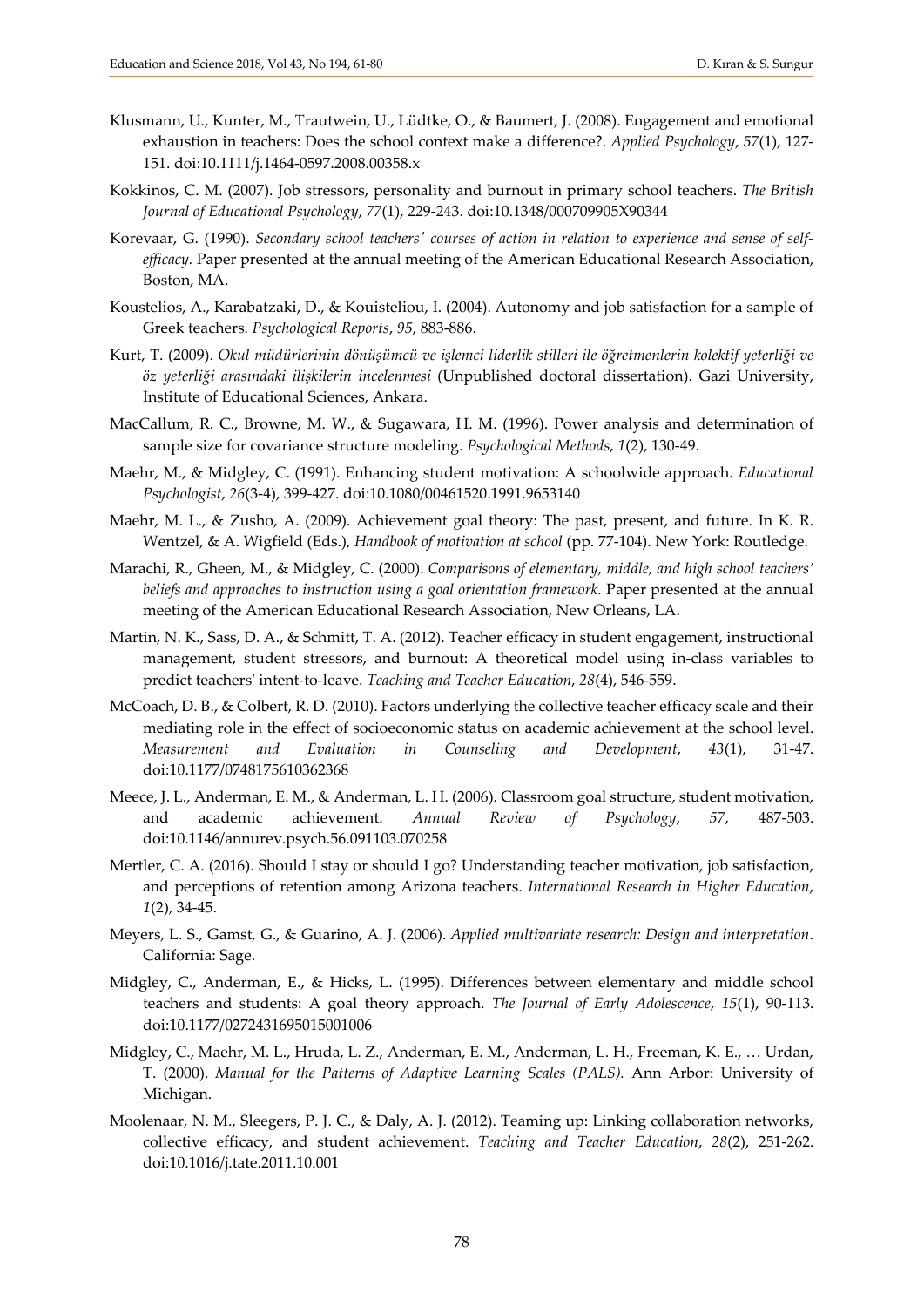- Podell, D. M., & Soodak, L. C. (1993). Teacher efficacy and bias in special education referrals. *The Journal of Educational Research*, *86*(4), 247-253. doi:10.1080/00220671.1993.9941836
- Retelsdorf, J., & Günther, C. (2011). Achievement goals for teaching and teachers' reference norms: Relations with instructional practices. *Teaching and Teacher Education*, *27*(7), 1111-1119. [doi:10.1016/j.tate.2011.05.007](http://doi.org/10.1016/j.tate.2011.05.007)
- Retelsdorf, J., Butler, R., Streblow, L., & Schiefele, U. (2010). Teachers' goal orientations for teaching: Associations with instructional practices, interest in teaching, and burnout. *Learning and Instruction*, *20*(1), 30-46. doi:10.1016/j.learninstruc.2009.01.001
- Ross, J. A. (1992). Teacher efficacy and the effects of coaching on student achievement. *Canadian Journal of Education / Revue Canadienne de L'éducation*, *17*(1), 51. [doi:10.2307/1495395](http://doi.org/10.2307/1495395)
- Ross, J. A. (1998). The antecedents and consequences of teacher efficacy. *Advances in Research on Teaching*, *7*, 49-74.
- Ross, J. A., Hogaboam-Gray, A., & Gray, P. (2004). Prior student achievement, collaborative school processes, and collective teacher efficacy. *Leadership and Policy in Schools*, *3*(3), 163-188. [doi:10.1080/15700760490503689](http://doi.org/10.1080/15700760490503689)
- Ross, J. A., Hogaboam-Gray, A., & Hannay, L. (2001). Effects of teacher efficacy on computer skills and computer cognitions of Canadian students in grades k-3. *The Elementary School Journal*, *102*(2), 141. doi:10.1086/499697
- Ryan, A. M., Gheen, M. H., & Midgley, C. (1998). Why do some students avoid asking for help? An examination of the interplay among students' academic efficacy, teachers' social–emotional role, and the classroom goal structure. *Journal of Educational Psychology*, *90*(3), 528-535. doi:10.1037/0022- 0663.90.3.528
- Scheopner, A. (2010). Irreconcilable differences: Teacher attrition in public and catholic schools. *Educational Research Review*, *5*, 261-277.
- Schiefele, U., & Schaffner, E. (2015). Teacher interests, mastery goals, and self-efficacy as predictors of instructional practices and student motivation. *Contemporary Educational Psychology*, *42*, 159-171.
- Scott, C., Stone, B., & Dinham, S. (2001). "I love teaching but." International patterns of teaching discontent. *Education Policy Analysis Archives*, *9*(28), 1-18.
- Skaalvik, E. M., & Skaalvik, S. (2007). Dimensions of teacher self-efficacy and relations with strain factors, perceived collective teacher efficacy, and teacher burnout. *Journal of Educational Psychology*, *99*(3), 611-625. [doi:10.1037/0022-0663.99.3.611](http://doi.org/10.1037/0022-0663.99.3.611)
- Skaalvik, E. M., & Skaalvik, S. (2009). Does school context matter? Relations with teacher burnout and job satisfaction. *Teaching and Teacher Education*, *25*(3), 518-524. doi:10.1016/j.tate.2008.12.006
- Skaalvik, E. M., & Skaalvik, S. (2010). Teacher self-efficacy and teacher burnout: A study of relations. *Teaching and Teacher Education*, *26*(4), 1059-1069. doi:10.1016/j.tate.2009.11.001
- Skaalvik, E. M., & Skaalvik, S. (2011). Teachers' feeling of belonging, exhaustion, and job satisfaction: The role of school goal structure and value consonance. *Anxiety, Stress, and Coping*, *24*(4), 369-385. doi:10.1080/10615806.2010.544300
- Thoonen, E. E., Sleegers, P. J., Oort, F. J., Peetsma, T. T., & Geijsel, F. P. (2011). How to improve teaching practices: The role of teacher motivation, organizational factors, and leadership practices. *Educational Administration Quarterly*, *47*(3), 496-536.
- Tschannen-Moran, M., & Barr, M. (2004). Fostering student learning: The relationship of collective teacher efficacy and student achievement. *Leadership and Policy in Schools*, *3*(3), 189-209.
- Tschannen-Moran, M., & Hoy, A. W. (2001). Teacher efficacy: Capturing an elusive construct. *Teaching and Teacher Education*, *17*(7), 783-805[. doi:10.1016/S0742-051X\(01\)00036-1](http://doi.org/10.1016/S0742-051X(01)00036-1)